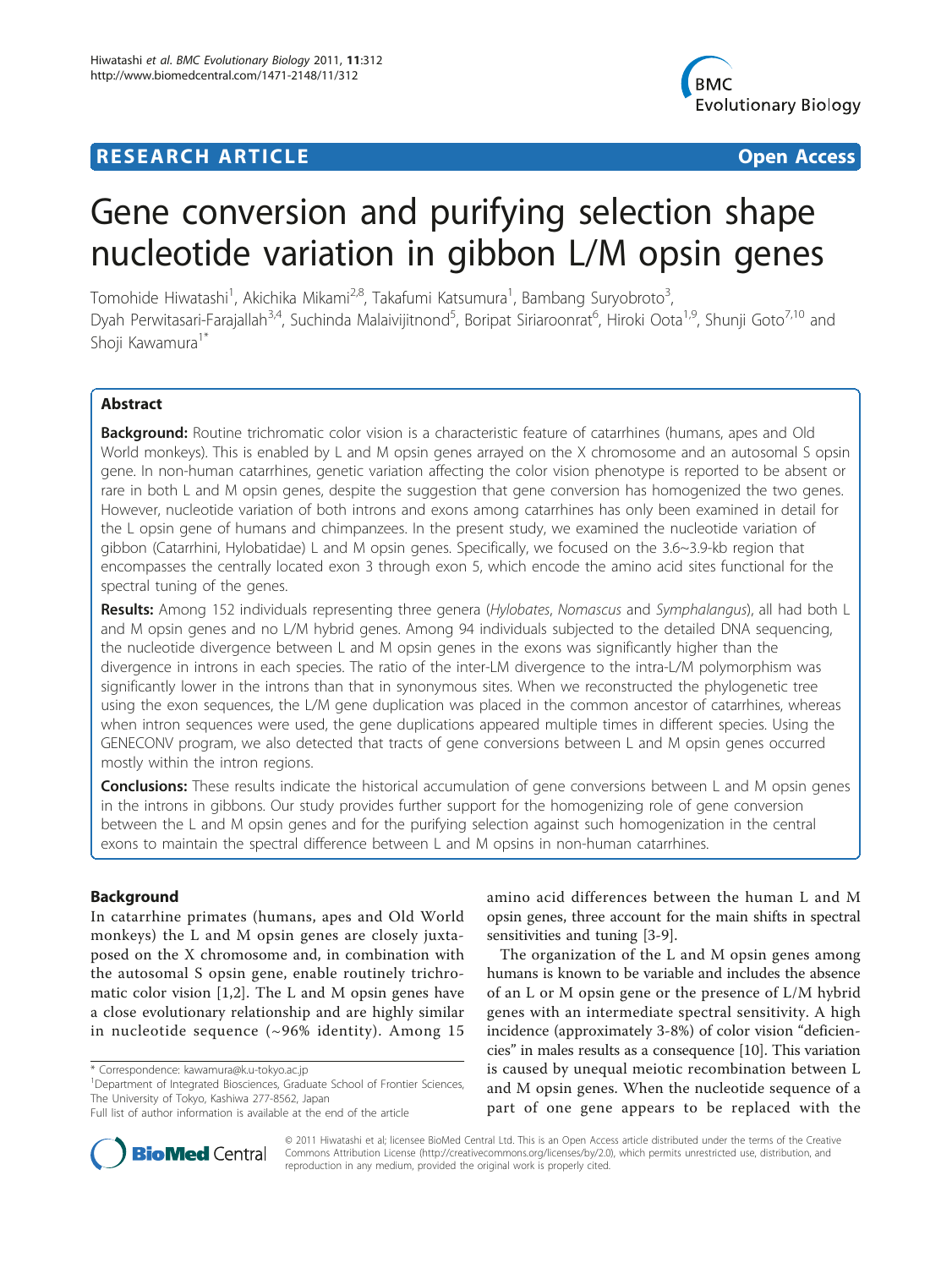corresponding sequence of the other, this type of recombination is often called gene conversion. Gene conversion is suggested to have occurred frequently between the human L and M opsin genes [\[11-15](#page-11-0)] and to have played a crucial role in generating hybrids of the two genes with altered spectral sensitivities [[16-18\]](#page-11-0). Even among individuals with normal color vision, the allele frequency of the L opsin gene with Ala at the site 180 instead of Ser is reported to be 30-38% in non-African populations [[16](#page-11-0)-[18](#page-11-0)].

Compared to humans, the incidence of color vision variation is reported to be rare in other catarrhines [[19-21](#page-11-0)]. Among 744 male long-tailed macaques (Macaca fascicularis) examined, only three were found to have a single L/M hybrid gene with an intermediate spectral sensitivity and to be dichromats [[19,22](#page-11-0),[23](#page-11-0)]. Among 58 male chimpanzees (Pan troglodytes), one was found to have an L/M hybrid gene with an intermediate spectral sensitivity in addition to one normal M opsin gene on the X chromosome and to be a protanomalous trichromat [[21,24\]](#page-11-0). Thus, frequencies of color vision variants in male long-tailed macaques and male chimpanzees can be calculated to be  $\sim 0.4\%$  and  $\sim 1.7\%$ , respectively. These frequencies could be overestimated because no variants were found in 455 male monkeys from other macaque species [[19,23](#page-11-0)] and because the chimpanzees examined were from limited numbers of breeding colonies [[21\]](#page-11-0). Other studies have reported an absence of color vision defects in Old World monkeys and apes [\[20,25\]](#page-11-0).

Nevertheless, gene conversion is suggested to have occurred frequently between the L and M opsin genes in non-human catarrhines on the basis of the following observations: (1) the intraspecific nucleotide divergence between the L and M opsin genes (paralogous divergence) tends to be smaller than divergence of the same gene between species (orthologous divergence) [[26,27](#page-11-0)], (2) allelic polymorphism is often shared between L and M opsin genes and between species [[28,29\]](#page-11-0), (3) paralogous nucleotide divergence in introns and peripheral exons (exons 1 and 6) is significantly smaller than those in the centrally located exons (exons 2-5), which contain the amino acid sites affecting absorption spectra of the L and M photopigments [[13,14\]](#page-11-0). These studies suggest that gene conversions at nucleotide sites relevant for the spectral difference between the L and M opsins have been effectively eliminated from the population by purifying natural selection.

If gene conversion occurred frequently between the L and M opsin genes and if purifying selection was active in non-human catarrhines, we would also expect another intraspecific pattern of nucleotide variation: higher nucleotide divergence between the L and M opsin genes in central exons than in introns in addition to lower nucleotide diversity within these exons than within introns. However, the within-species nucleotide variation of both exons and introns has been evaluated for only the L opsin gene of two African hominoids, humans [[18\]](#page-11-0) and chimpanzees (primarily P. t. verus) [[25\]](#page-11-0). In the present study, we focused on gibbons (Family Hylobatidae), commonly known as the lesser apes, for which normal trichromacy is reported [[30\]](#page-11-0). Gibbons occur in Asia and are the most diverse and speciose of all living apes [[31\]](#page-11-0), making them an ideal group with which to assess the range of L/M opsin genetic variation. We examined the nucleotide variation of both the L and M opsin genes by sequencing the 3.6~3.9-kb genomic region encompassing exon 3 to exon 5 from individuals in five species and three genera of gibbons.

## Methods

#### Gibbon DNA samples

Blood samples were collected from a total of 157 individuals of the following species: Agile (Hylobates agilis;  $N = 37$ ), Kloss' (*H. klossii*;  $N = 2$ ), White-handed (*H. lar*;  $N = 40$ ), Silvery Javan (*H. moloch*;  $N = 6$ ), Mueller's Bornean gray (H. muelleri; N = 6), Pileated (H. pileatus; N = 19), Chinese White-cheeked (Nomascus leucogenys;  $N=$ 16) and Siamang (Symphalangus syndactylus;  $N = 31$ ). Sampling was conducted at the Ragunan Zoo and the Pontianak Zoo in Indonesia, and the Chiang Mai Zoo, the Bangkok Zoo and the Khao Kheow Open Zoo in Thailand. We also sampled gibbons reared by local residents in Kalimantan, Indonesia. Genomic DNA was extracted from blood samples using the DNA Microextraction Kit (Stratagene, Santa Clara, CA) or the QIAamp DNA Blood Mini Kit (Qiagen, Duesseldorf, Germany). Research permissions were granted by each country and sampling was conducted according to the Guide for the Care and Use of Laboratory Animals by the National Institute of Health, U.S.A. (1985) and the Guide for the Care and Use of Laboratory Primates by the Primate Research Institute, Kyoto University (1986, 2002). All procedures were approved by the animal ethics committee of the Primate Research Institute, Kyoto University.

Among the 157 individuals, 152 were subjected to the genotyping of the L/M opsin genes (Additional file [1](#page-10-0), Table S1). The remaining 5 individuals (two *H. agilis,* one H. lar, and two S. syndactylus) were included in the analysis of the neutral reference genes. Among the 152 individuals, 94 were subjected to DNA sequencing of the entire 3.6~3.9-kb region encompassing exon 3 to exon 5 (Table [1](#page-2-0)).

## Genotyping and sequencing of the gibbon L and M opsin genes

In primates, the L and M opsin genes are arrayed in the same orientation on the X-chromosome and separated by approximately 24 kb [[32\]](#page-11-0). Both genes consist of six exons that encode a protein 364 amino acids long, which spans approximately 15 kb [[1,](#page-11-0)[33](#page-12-0),[34](#page-12-0)]. The first (most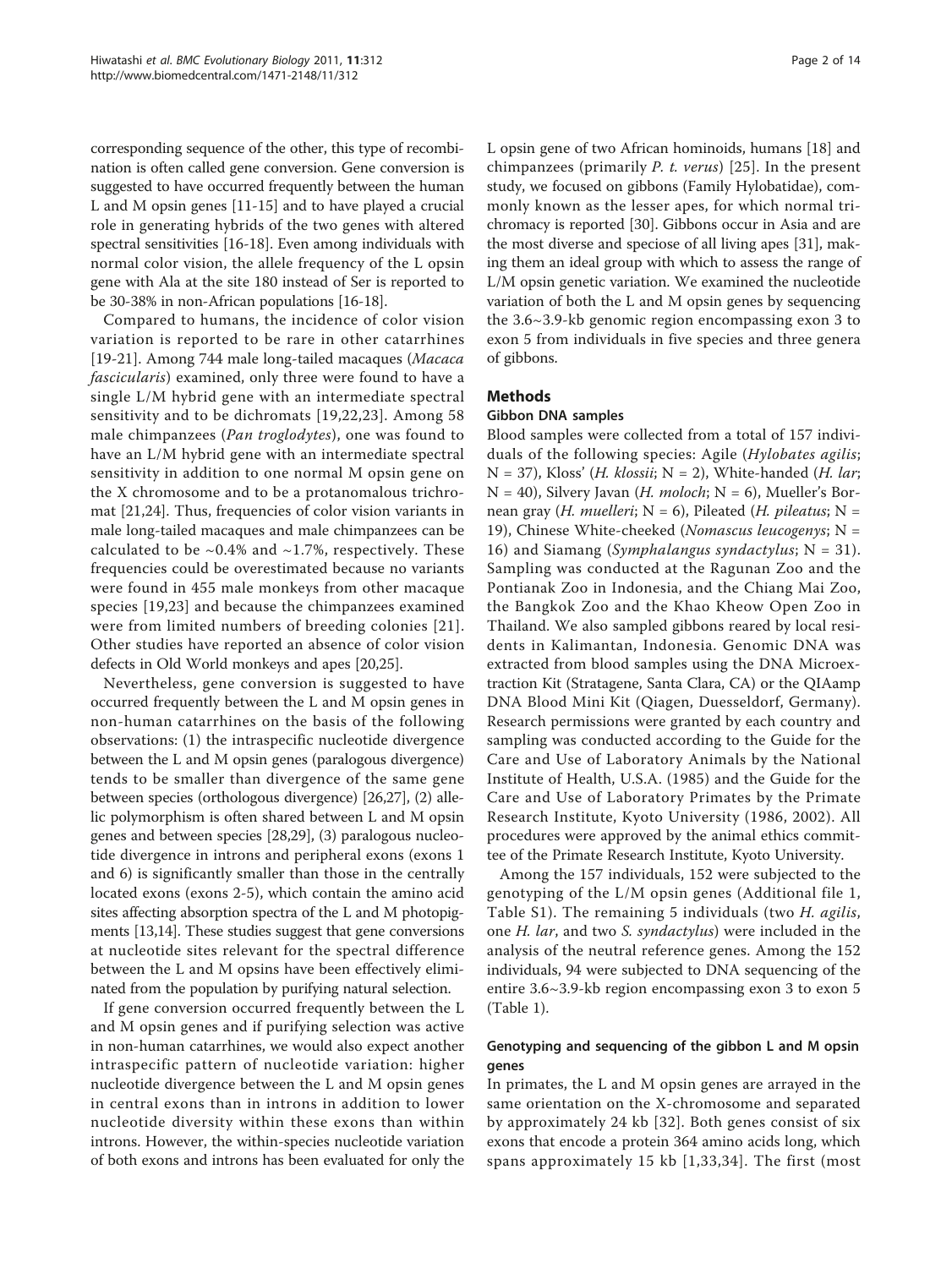<span id="page-2-0"></span>Table 1 The number of gibbon individuals for which the L and M opsin genes were sequenced

| Species name             | Male | Female | Total |
|--------------------------|------|--------|-------|
| Hylobates agilis         | 12   | 8      | 20    |
| $H$ lar                  | 14   | 10     | 24    |
| H. pileatus              | 10   | 6      | 16    |
| Nomascus leucogenys      | 5    | 8      | 13    |
| Symphalangus syndactylus | 10   | 11     | 21    |
| Total                    | 51   | 43     | 94    |

upstream) position in the gene array is typically occupied by the L opsin gene, followed by one or more M opsin genes downstream [[35](#page-12-0),[36](#page-12-0)]. However, the long-range polymerase-chain reaction (PCR) necessary to determine the position of an L or M opsin gene in the array is not feasible for a large number of samples due to the paucity of gene-specific nucleotide sites and of gene-position specific nucleotide sites [[21](#page-11-0),[37](#page-12-0)-[40\]](#page-12-0). We thus identified a gene not by the position in the gene array, but rather by its inferred spectral property.

The peak absorption spectra  $(\lambda max)$  of the catarrhine L and M opsin photopigments are approximately 560 nm and 530 nm, respectively [[41\]](#page-12-0). This spectral difference is mainly attributed to the amino acid differences at three sites: the residue 180 encoded in the exon 3 and the residues 277 and 285 in the exon 5 [\[3,4\]](#page-11-0). Amino acid changes from Ser to Ala at the site 180, (denoted Ser180Ala), Tyr277Phe, and Thr285Ala shift the  $\lambda$ max values by -7, -8, and -15 nm respectively, in nearly an additive manner, and the reverse amino acid changes cause opposite spectral shifts by approximately the same extent [\[5-8\]](#page-11-0). Therefore, the contribution of exon 5 to the difference of absorption spectra between the L and M opsins is greater than that of exon 3.

Based on the inferred absorption spectra, we defined the gibbon L opsin gene as having Tyr and Thr and the M opsin gene as having Phe and Ala at the residues 277 and 285, respectively. This differs slightly from previous studies in which gene identity is also based on other nucleotide differences with little or no spectral effects [[16](#page-11-0)]. We defined the spectral hybrid as having Ala at the reside 180 in the exon 3 of the L opsin gene and as having Ser at the exon 3 of the M opsin gene.

The average size of the amplified region among the M opsin sequences was approximately 3.6 kb in each species, while that of the L opsin gene was approximately 3.9, 3.8 and 3.6 kb in the Hylobates species, N. leucogenys and S. syndactylus, respectively. The size difference of the genomic region between the L and M opsin genes was due to an Alu element in the intron 3 of the L opsin gene. We isolated this genomic region by two sets of PCR schemes.

For the first PCR set, we designed an L-specific and an M-specific reverse primer, Ex5L\_Rev (5'- CCCCAGCA-GACGCAGTACGCAAAGAT -3') and Ex5M\_Rev (5'- CCCCAGCAGAAGCAGAATGCCAGGAC -3'), at a region including residue 277 and five surrounding nucleotide sites at which the human L (GenBank Accession number [Z68193](http://www.ncbi.nih.gov/entrez/query.fcgi?db=Nucleotide&cmd=search&term=Z68193)) and M (GenBank [AC092402](http://www.ncbi.nih.gov/entrez/query.fcgi?db=Nucleotide&cmd=search&term=AC092402)) opsin genes differ. This primer site does not contain the residue 285, which is attributable to the relatively few nucleotide differences reported between L and M immediately downstream of residue 285. Combined with this, a forward primer common to the human L and M opsin genes was set in intron 2, just upstream of exon 3 (Ex3\_For: 5'-GGAT-CACAGGTCTCTGGTCTCTG-3'). The nucleotide sequence of exon 3 was then determined for the PCR products using a sequencing primer common to the L and M opsin genes (Ex3\_Rev: 5'-GAGCGTGCAATGTCTAT-CAA-3') located in intron 3. The nucleotide differences in the region used for the gene-specific reverse primers and in the residue 285 downstream of the primers in the exon 5 were confirmed by a second PCR set.

Our second PCR set was comprised of a reverse primer common to the human L and M opsin genes. It was designed in intron 5 just downstream of exon 5 (Ex5\_Rev: 5'-GAAATGACCGGGAAAGGCTC-3'). An L- and an Mspecific forward primer were designed in exon 3 at a region upstream of the site 180, Ex3L\_For (5'-TTTCCT GGGAGAGGTGGCTGGTGGTG-3') and Ex3M\_For (5'- TTTCCTGGGAGAGATGGATGGTGGT C-3'), so as to include three differing nucleotide sites between the published human L and M opsin genes. The nucleotide sequence of exon 5 was then determined for the PCR product using a common sequencing primer between the L and M opsin genes (Ex5\_For: 5'-CACTCAGGGCTGGAA-GATGGC-3') designed in intron 4. The nucleotide differences in the region used for the gene-specific forward primers in exon 3 were confirmed by the first PCR set described above.

By using the combination of these two PCR sets, we avoided the possible misinterpretation of the presence or absence of a gene type by false-positive or false-negative amplification by the gene-specific primers. This is an improvement from previous studies relying on the success of PCR using gene-specific primers [[16,21\]](#page-11-0).

PCRs were carried out in 25 μl containing 1.5 units of Ex Taq polymerase hot start version (Takara, Tokyo) with  $1 \times$  Ex Taq Buffer, 0.2 mM each of dNTPs, 1  $\mu$ M each of the forward and reverse primers, and ca. 5 ng of the gibbon genomic DNA at 94°C for 10 min followed by 35 cycles at 94°C for 30 sec, 65°C for 30 sec, and 72°C for 4 min. Distilled water was used as the template for the negative control in every reaction. The amplification was confirmed by 0.5% agarose-gel electrophoresis and the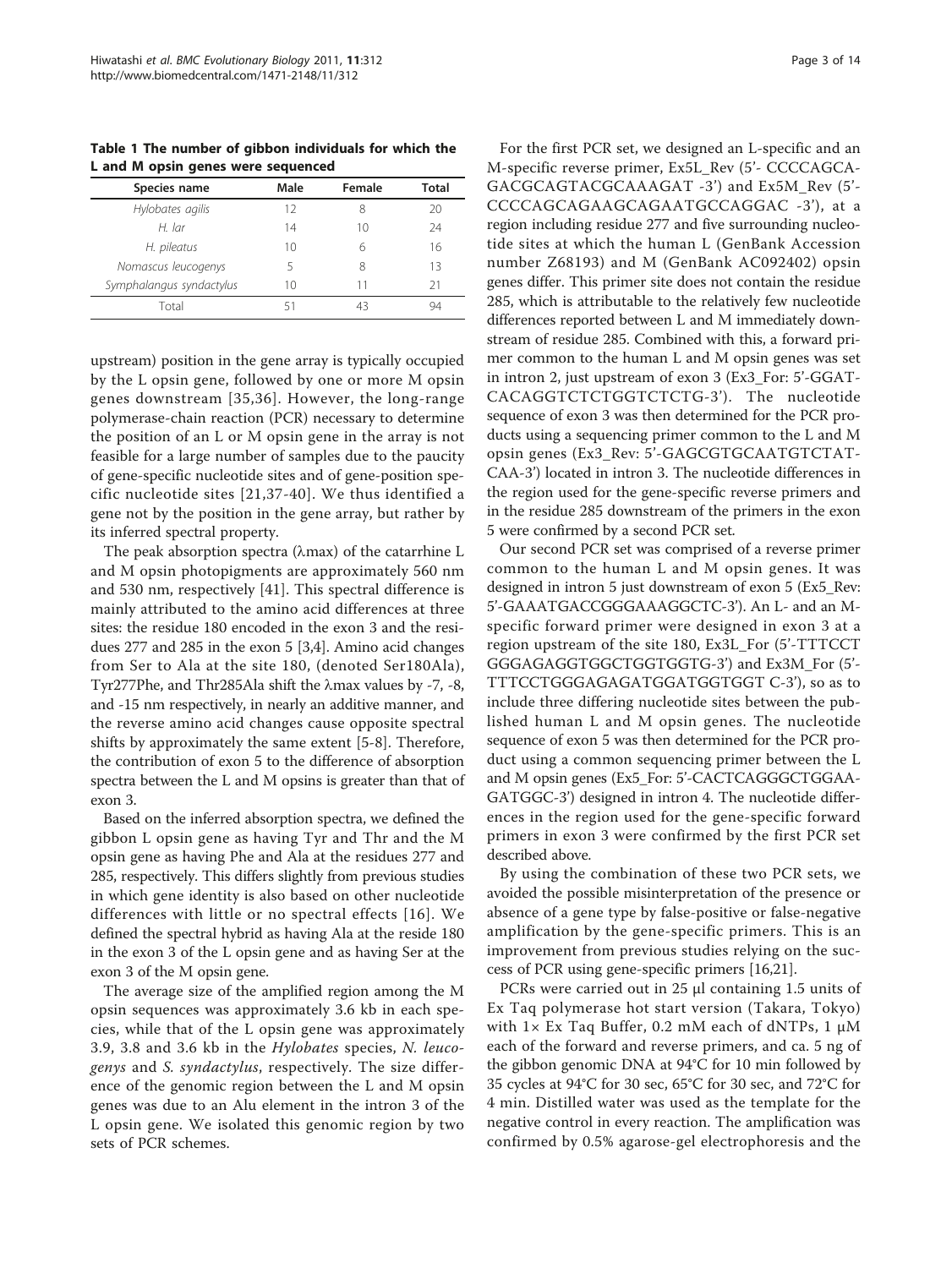amplified DNA fragments were purified using the Montage PCR Centrifugal Filter Device (Millipore, Tokyo).

Pruified DNA samples were directly sequenced using Applied Biosystems model 3130 automatic sequencer with Big Dye Terminator v3.1 Cycle Sequencing kit (Applied Biosystems Japan, Tokyo) and sequencing primers (Ex3\_Rev, Ex5\_For and other primers set inside the amplified region). Operationally, we first sequenced the L and M opsin genes of both DNA strands from a sample of a male as only one X-chromosome is present. We sequenced only one strand for other samples if there was no nucleotide difference from the ones for which both strands were sequenced. When we found nucleotide differences in two or more individuals at the same site, we sequenced both strands of at least one of the samples to confirm the variation. When we found a different nucleotide in only one sample, *i.e.* as a singleton among the samples, we repeated the PCR for the sample and sequenced the region for both strands to rule out a PCR error and to confirm the variation.

When a sample from a male showed two nucleotide peaks at one or more sites ("heterozygous" sites) in the L or M opsin gene, the individual should have two or more loci of the gene with different sequences. In this case, we conservatively inferred two loci for this gene. When a female showed heterozygous sites, the individual could have allelic differences or two or more copies of the gene. We regarded such females as having one locus with different alleles for this opsin type because this arrangement gives the minimum possible and the most conservative estimate of the number of sequences. Thus, the sequence number could be underrepresented in our results and one gene group (i.e. the L or M opsin group) does not necessarily consist of orthologous members. When we confined an analysis to the orthologous gene groups, we used only male samples with single L and M opsin genes.

We did not attempt to separate the sequences by DNA cloning. In the alignment of the nucleotide sequences (Additional files [2](#page-10-0), [3, 4, 5](#page-10-0) and [6\)](#page-10-0), we treated these sequences as two alternate gene sequences and arbitrarily assigned the nucleotides at the heterozygous sites into the two sequences. For calculations of the nucleotide diversity within a gene group and the nucleotide divergence between gene groups (see below for details), the nucleotide combination at the heterozygous sites (haplotype) is not necessary. When we conducted an analysis requiring the haplotype information, such as the GENE-CONV procedure (described below) or the evaluation of linkage disequilibrium, we used only male samples with single L and M opsin genes.

#### Nucleotide sequencing of the neutral reference regions

The eta-globin gene is suitable as a neutral reference because it is a single copy pseudogene well characterized for primates [[42\]](#page-12-0) and the ortholog for a gibbon  $(H. \text{ lar})$ has been reported (GenBank [M54985\)](http://www.ncbi.nih.gov/entrez/query.fcgi?db=Nucleotide&cmd=search&term=M54985) [[43](#page-12-0)]. A pair of PCR primers was designed according to the gibbon sequence to amplify ca. 0.5 kb in the 5'-flanking region that is free of repeat sequences: forward, 5'-AGAGGA-GAAGTAAAAAGCCAC-3'; reverse, 5'-ACATAACTCT-CAAAATCCCAC-3'. The S opsin gene intron 4 was also used as a neutral reference. A pair of PCR primers was designed according to the human S opsin sequence (Gen-Bank [L32835](http://www.ncbi.nih.gov/entrez/query.fcgi?db=Nucleotide&cmd=search&term=L32835)) to amplify ca. 0.5 kb that is free of repeat sequences: forward, 5'-CCCTGCCAACTTTTAGCTTG-CAC-3'; reverse, 5'-TTCCCGCACCATCTCCATGAT-3'.

The PCRs were carried out with the same composition of the reaction mixture as used for the L/M opsin gene. Purification and sequencing were carried out as previously described for the L/M opsin gene. As was the case with the L/M opsin gene, we did not clone the neutral references and thus the two allelic DNA sequences of individuals were not separated. In the alignment (Additional files [7](#page-10-0), [8](#page-11-0)), two heterozygous alleles were tentatively sorted into two allele sequences.

In each of the five gibbon species, the nucleotide sequences of the L and M opsin genes from one male sample with single L and M opsin genes have been deposited to the GenBank/EMBL/DDBJ database. The nucleotide sequences of the eta-globin 5' flanking and the S opsin intron 4 sequences were also deposited to the database from one individual each from the five species who had no heterozygous sites. Their sequence ID in this study (see also Additional files [2, 7,](#page-10-0) [8\)](#page-11-0) and the accession numbers in the database are listed in Table [2](#page-4-0).

#### Data analysis

Alignment of the nucleotide sequences was conducted using the Clustal W software [[44\]](#page-12-0) and was adjusted manually. The average number of between-group nucleotide differences per nucleotide site was designated the nucleotide divergence  $(d)$ . The  $d$  value between the L and M opsin genes within a species was calculated by eliminating all positions containing gaps from the alignment. The average number of within-group nucleotide differences per nucleotide site between two sequences was designated the nucleotide diversity  $(\pi)$  and was calculated by eliminating all positions containing gaps from the alignment. The average numbers of between- and withingroup synonymous differences per synonymous site and non-synonymous differences per non-synonymous site were calculated using the Nei-Gojobori method [\[45](#page-12-0)]. We connected the alignments of the eta-globin pseudogene and the S opsin gene intron 4 to calculate the  $\pi$  value of the combined neutral references for the individuals for which both genes were sequenced. The standard errors of the π and  $d$  values including those of their synonymous and non-synonymous components were estimated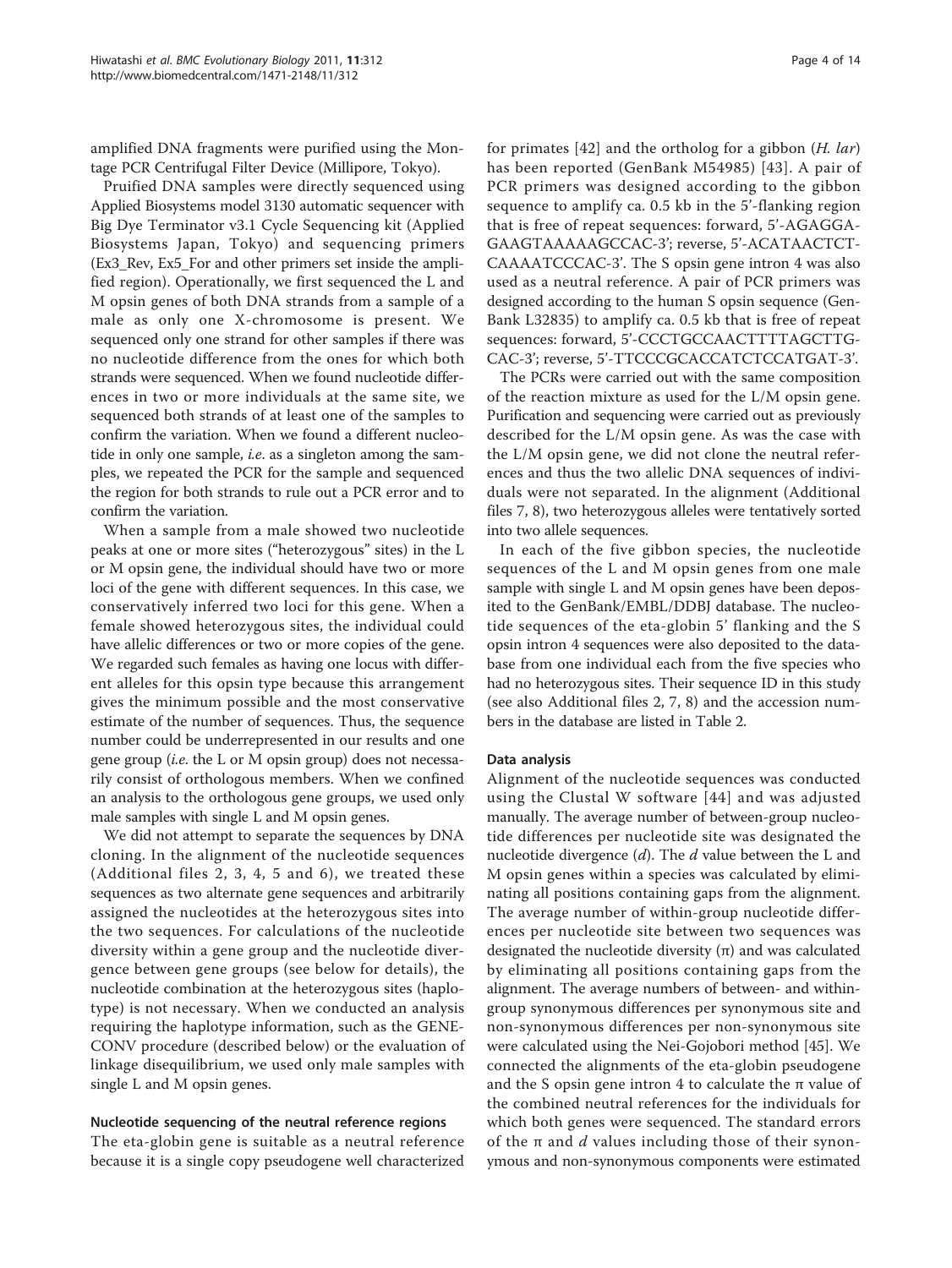| Species name             | ID                      | <b>Accession number</b> |
|--------------------------|-------------------------|-------------------------|
| Hylobates agilis         |                         |                         |
| L                        | 1_Hag_M_L               | AB670154                |
| M                        | 1_Hag_M_M               | AB670155                |
| eta                      | 1_Hag_E_1               | AB670164                |
| S                        | 1_Hag_S_1               | AB670169                |
| H. lar                   |                         |                         |
| L                        | 132_Hla_M_L             | AB670156                |
| M                        | 132_Hla_M_M             | AB670157                |
| eta                      | 55 Hla E 1              | AB670165                |
| S                        | 23_Hla_S_1              | AB670170                |
| H. pileatus              |                         |                         |
| Н                        | 29_Hpi_M_L              | AB670158                |
| M                        | 29_Hpi_M_M              | AB670159                |
| eta                      | 30_Hpi_E_1              | AB670166                |
| S                        | 28_Hpi_S_1              | AB670171                |
| Nomascus leucogenys      |                         |                         |
| Н                        | 107_Nle_M_L             | AB670160                |
| M                        | 107_Nle_M_M             | AB670161                |
| eta                      | 115 Nle E 1             | AB670167                |
| S                        | 111_Nle_S_1             | AB670172                |
| Symphalangus syndactylus |                         |                         |
| L                        | 6_Ssy_M_L               | AB670162                |
| M                        | 6_Ssy_M_M               | AB670163                |
| eta                      | 4_Ssy_E_1               | AB670168                |
| S                        | $3$ <sub>_Ssy_S_1</sub> | AB670173                |

<span id="page-4-0"></span>Table 2 The GenBank/EMBL/DDBJ accession numbers of gibbon L and M opsin genes

by a bootstrap procedure (1000 replicates). All of these computations were conducted using MEGA version 5 [[46\]](#page-12-0). The statistical significance of the difference between two  $d$  value or two π values was evaluated by the onetailed Z test.

For constructing an among-group phylogenetic tree, we corrected the  $d$  values for multiple substitutions by the Jukes-Cantor formula [[47](#page-12-0)] and used the neighborjoining method [[48\]](#page-12-0) by eliminating all positions containing gaps from the alignment. The exon and intron sequences of a human L (GenBank [Z68193\)](http://www.ncbi.nih.gov/entrez/query.fcgi?db=Nucleotide&cmd=search&term=Z68193) and M (GenBank [AC092402](http://www.ncbi.nih.gov/entrez/query.fcgi?db=Nucleotide&cmd=search&term=AC092402)) opsin genes and the exon sequence of a crab-eating macaque L (GenBank [AF158968\)](http://www.ncbi.nih.gov/entrez/query.fcgi?db=Nucleotide&cmd=search&term=AF158968) and M (GenBank [AF158975\)](http://www.ncbi.nih.gov/entrez/query.fcgi?db=Nucleotide&cmd=search&term=AF158975) opsin genes [[23\]](#page-11-0) were also included as well as the exon sequence of a mouse M opsin gene (GenBank [AF011389\)](http://www.ncbi.nih.gov/entrez/query.fcgi?db=Nucleotide&cmd=search&term=AF011389) as an outgroup. In the case of the human, macaque and mouse sequences, one gene sequence was regarded as one group. The reliability of the topology of the phylogenetic tree was evaluated by bootstrap resampling (1000x) using the "sendbs2" program [[49](#page-12-0)]. To compute the bootstrap values, the human, macaque and mouse sequences were input twice in the alignment because the sendbs2 does not accept one sequence as one group.

For testing gene conversion, we applied the GENE-CONV 1.81 program [\[50](#page-12-0)] implementing Sawyer's statistical method [\[51\]](#page-12-0). GENECONV searches for a consecutively identical region between two sequences and evaluates the probability of achieving homogeneity when nucleotide differences are assumed to be randomly distributed throughout the sequence region.

## Results

## L/M opsin genotyping

On the basis of the amino acid composition at site 180 encoded in the exon 3 and 277 and 285 encoded in exon 5, the L/M opsin genotype was determined for 152 individuals of gibbons from the eight species (Additional file [1](#page-10-0), Table S1). All individuals had standard L and M opsin genes. No L/M hybrid genes were found in terms of the three-site composition.

## Multiple M opsin copies

The nucleotide variation was analyzed for five species, H. agilis, H. lar, H. pileatus, N. leucogenys and S. syndactylus for the genomic region encompassing the exon 3 through the exon 5, approximately 3.6~3.9 kb. We excluded H. klossii, H. moloch and H. muelleri from the subsequent analysis because of their small sample size. A total of 94 individuals including 51 males were subjected for the analysis (Table [1](#page-2-0)). Among the males, there were no individuals detected that had multiple L opsin genes. On the other hand, multiple M opsin genes were detected in 80.0% of N. leucogenys, 28.6% of H. lar, 16.7% of H. agilis, and 10.0% of H. pileatus and S. syndactylus males.

## Nucleotide divergence between L and M opsin genes within species

Figure [1](#page-5-0) summarizes the nucleotide divergence between the L and M opsin genes in the exons and introns in the five gibbon species (Additional file [1](#page-10-0), Table S2 for the values). Exons were generally more divergent than introns. In particular, the divergence of exons 3 and 5 was significantly higher than that in the introns. Within the exons, however, non-synonymous divergence was lower or not significantly higher than synonymous divergence in any of the three exons in all five species (Additional file [1](#page-10-0), Table S3). Both synonymous and non-synonymous divergences of exons were significantly larger than the intron divergence in all five species (Figure [1\)](#page-5-0).

We also examined male samples with a single M as well as a single L opsin sequence types. There were ten H. agilis, ten H. lar, nine H. pileatus, one N. leucogenys, and nine S. syndactylus males that had single L and M opsin genes. We excluded the one N. leucogenys from the calculation because of its inapplicability to the population analysis. As shown in Additional file [1](#page-10-0), Figure S1, the pattern of nucleotide divergence between the L and M opsin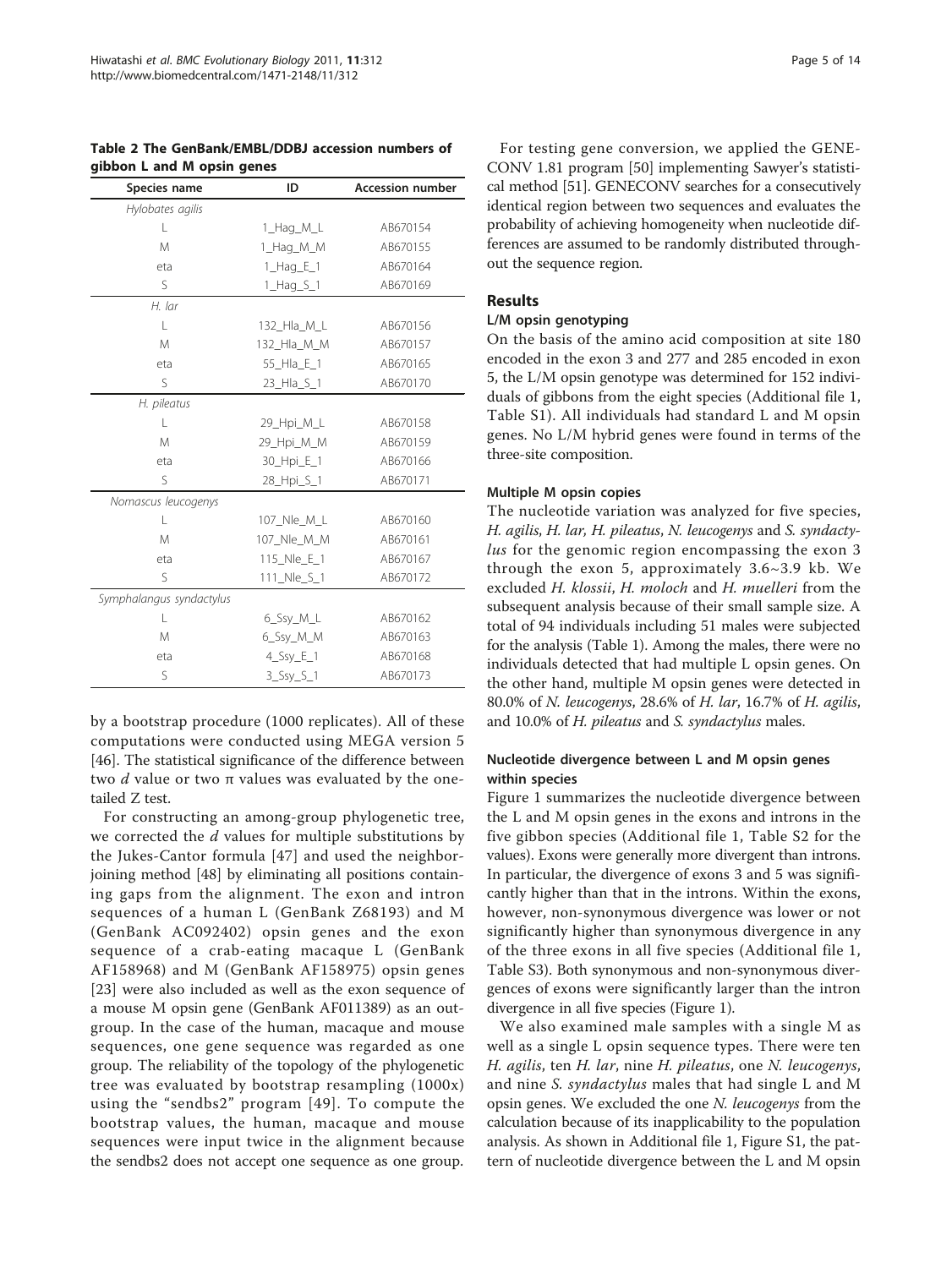<span id="page-5-0"></span>

and M opsin exons and introns and of the neutral references (see Additional file [1,](#page-10-0) Tables S4 and S5 for the

species

values). As for the neutral references, we also incorporated the nucleotide diversity reported by Kim et al  $(2011)$  [[52\]](#page-12-0) for the 30 $\sim$ 75 kb of autosomal regions and the 2~13 kb of X chromosomal regions of these gibbon species. In Figure [2](#page-6-0), the nucleotide diversity values of the autosomal neutral references are adjusted (multiplied by 3/4) for comparison with X-chromosomal L/M opsin genes (see Discussion).

Figure [2](#page-6-0) summarizes the nucleotide diversity of the L

Nucleotide diversity of L and M opsin genes within

In both the L and M opsin genes, contrary to the case with the nucleotide divergence, the nucleotide diversity of the exons was lower overall than that of the introns and in many cases was even zero (Additional file [1,](#page-10-0) Table S4). Alternatively, introns were as variable as the neutral references (Figure [2\)](#page-6-0). When the three exons and the two introns were combined respectively, the exons were significantly less variable than the introns (Figure [2](#page-6-0)). When using only males with single L and M opsin genes, the pattern of nucleotide diversity of L and M opsin genes (Additional file [1,](#page-10-0) Figure S2) was also the same with that shown in Figure [2.](#page-6-0)

Within the exons, variation consisted mainly of synonymous variation (Additional file [1](#page-10-0), Figure S3 and Table S6). The synonymous variation was as high as, or lower than, the intron variation. However, the synonymous variation showed a large stochastic error compared to the nucleotide diversity in the introns (Figure S3) and the synonymous nucleotide divergence (Figure 1). This is because of the much smaller number of the synonymous nucleotide sites (137~138 bp) in the coding region than in the total length of the introns (3.0~3.3 kb) and the lower level of synonymous nucleotide diversity (0~0.4%) than the synonymous divergence between the L and M opsin genes (6.1~6.4%).

#### Comparison of inter-LM divergence and intra-L/M polymorphism between synonymous sites and introns

Using the male samples with single L and M opsin genes, we counted the number of sites fixed with different nucleotides between the L and M opsin genes (inter-LM divergence) and the number of polymorphic nucleotide sites in the L, M or both genes within a species (intra-L/ M polymorphism). We then categorized these sites into non-synonymous and synonymous sites in the exons and intron sites. As shown in Table [3,](#page-6-0) the relative amount of divergence to polymorphism was significantly smaller in introns than in exon synonymous sites in all of the four species examined (P<0.02, Fisher's exact test). On the other hand, between non-synonymous and synonymous sites within exons, there was no significant difference

genes in the exons and introns in these individuals was essentially the same as the pattern shown in Figure 1.

5; N, non-synonymous sites in the exons 3, 4 and 5.

indicate that the  $d$  values are significantly higher than the  $d$  value of the combined sequence of the introns 3 and 4 in each species. The single and double asterisks represent the statistical significance at 0.05 and 0.01 levels, respectively, based on the one-tailed Z test. Ex3, exon 3; Ex4, exon 4; Ex5, exon 5, Int3, intron 3; Int4, intron 4; Int, the introns 3 and 4 combined; S, synonymous sites in the exons 3, 4 and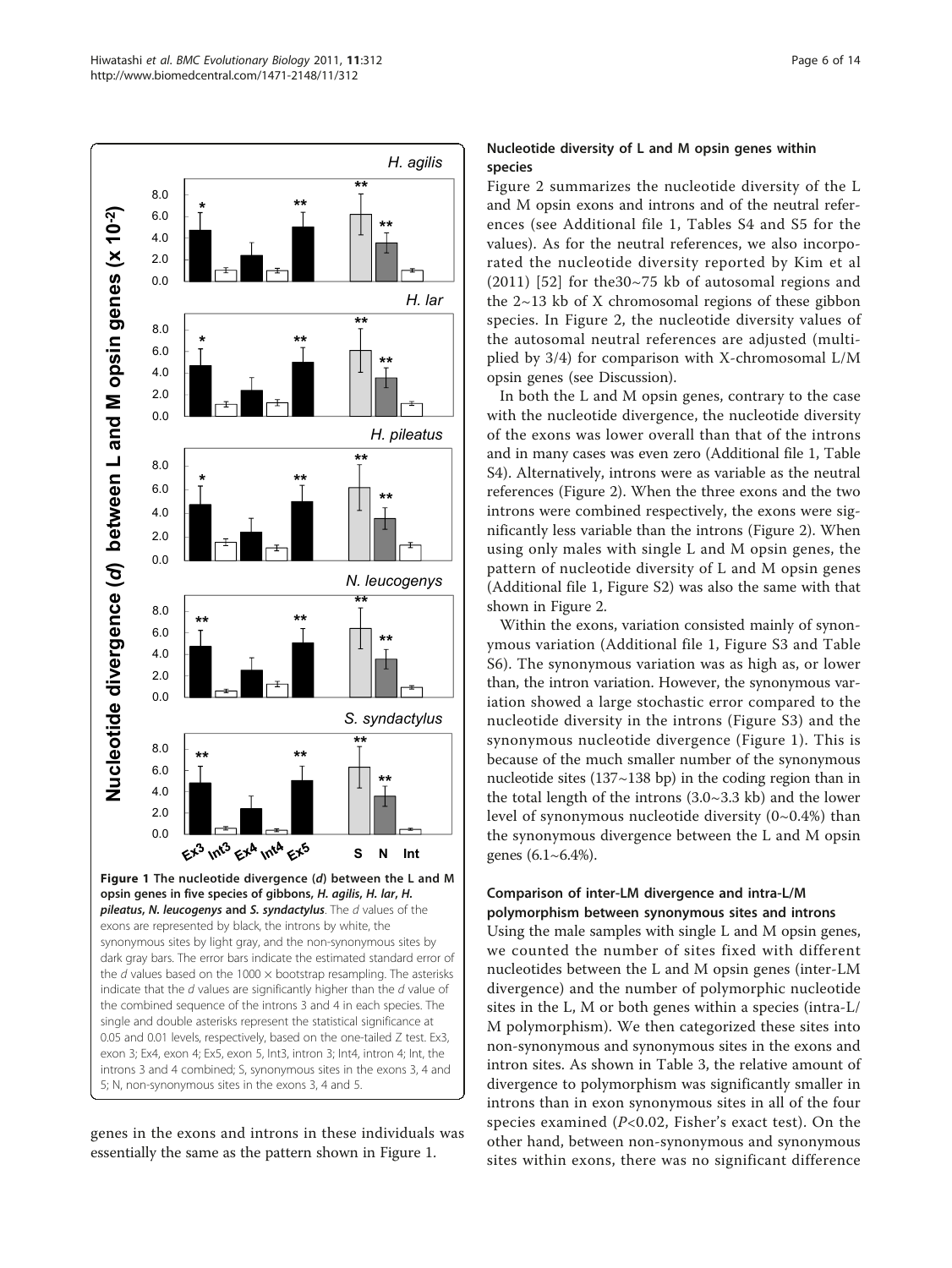<span id="page-6-0"></span>

detected in the relative amount of divergence to polymorphism (data not presented).

#### Among-group phylogenetic tree

By combining the three exons and regarding one gene type (i.e. L or M opsin) in a species as a group, an among-group phylogenetic tree was constructed based Table 3 Comparison of inter-LM divergence and intra-L/M polymorphism between synonymous sites and introns in gibbons

|                              | No. of differences  |    |                                    |
|------------------------------|---------------------|----|------------------------------------|
|                              | Synonymous<br>sites |    | Introns Fisher's exact test<br>(P) |
| H. agilis (L 10, M 10)       |                     |    |                                    |
| Divergence                   | 9                   | 7  |                                    |
| Polymorphism                 | 1                   | 71 | $4.0 \times 10^{-7}$               |
| H. lar (L 10, M 10)          |                     |    |                                    |
| Divergence                   | 8                   | 13 |                                    |
| Polymorphism                 | 1                   | 41 | $3.7 \times 10^{-4}$               |
| H. pileatus (L 9, M 9)       |                     |    |                                    |
| Divergence                   | 9                   | 27 |                                    |
| Polymorphism                 | 0                   | 21 | $1.9 \times 10^{-2}$               |
| S. syndactylus (L 9, M<br>9) |                     |    |                                    |
| Divergence                   | 9                   | 4  |                                    |
| Polymorphism                 |                     | 26 | $2.3 \times 10^{-5}$               |

on the nucleotide divergence between the groups (Figure [3A\)](#page-7-0). The L and M opsin genes were separated at the common ancestor of the human, gibbons and macaque. In contrast, when the two introns were combined and an among-group phylogenetic tree was constructed for gibbons and human, the L and M opsin groups were clustered in N. leucogenys, S. syndactylus, human, and in the genus Hylobates (Figure [3B](#page-7-0)). In both the exon and intron trees, Nomascus was placed at the most basal position among the gibbons (Figure [3](#page-7-0)), being consistent with the current knowledge of the gibbon molecular phylogeny [\[53](#page-12-0)-[57](#page-12-0)].

#### Test of gene conversion by GENECONV

For the GENECONV analysis we considered only male samples including the one N. leucogenys sample with single L and M opsin genes. We detected tracts of the gene conversion in each of the five species predominantly in intron regions with the global P values of less than 0.05 based on permutations for the entire alignment of the 78 sequences and corrected for multiple comparisons (Figure [4](#page-8-0)).

#### **Discussion**

In the present study we examined intraspecific genetic variation of gibbon L and M opsin genes. This study also enabled comparison of the intraspecific nucleotide diversity between the L/M opsin gene regions and other autosomal regions as neutral references. In theory, when mutations are selectively neutral and population size is constant through generations, the nucleotide diversity is expected to be equal to the population mutation rate  $(4N_e\mu)$  for autosomal and 3  $N_e\mu$  for X-chromosomal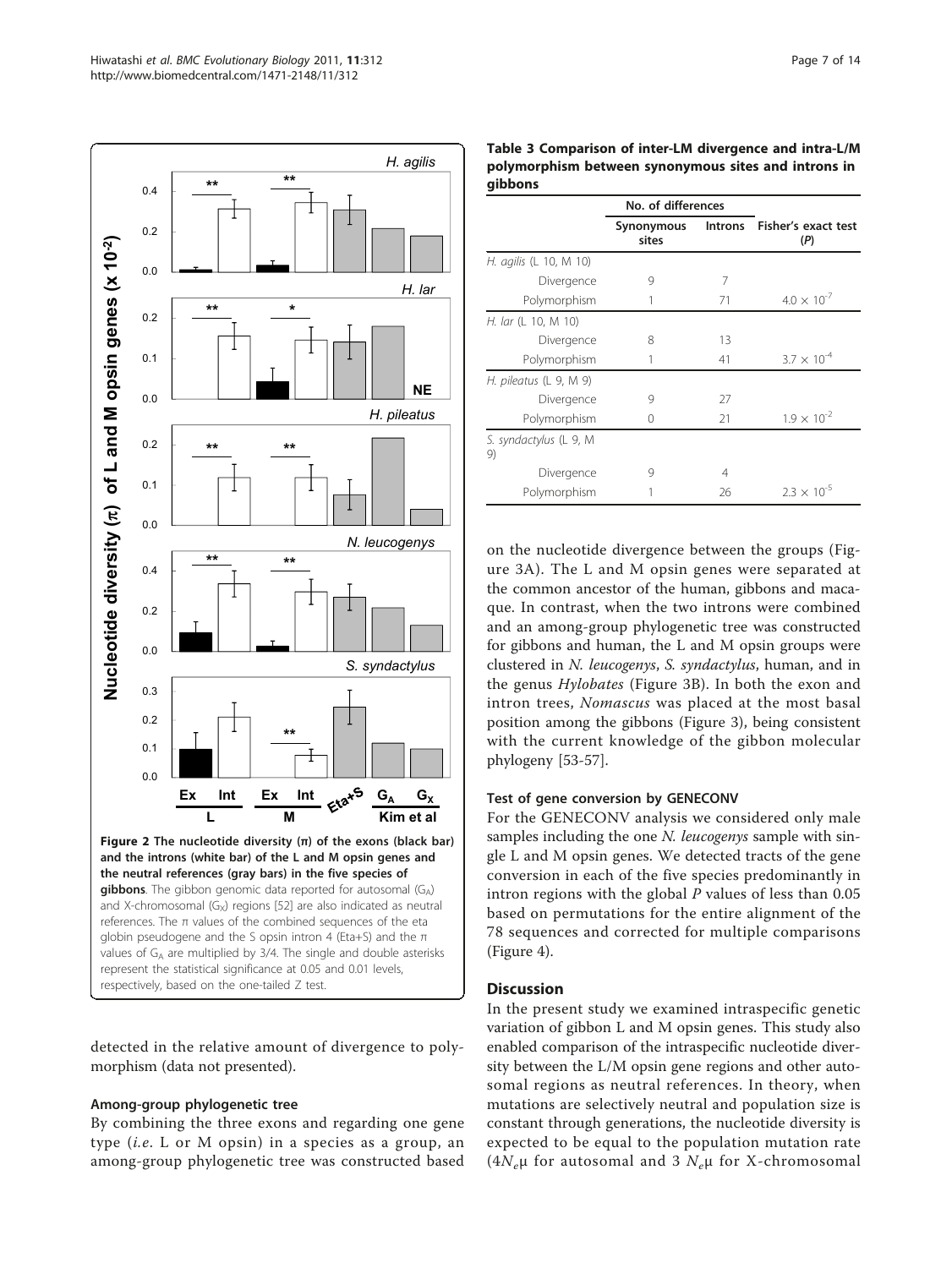<span id="page-7-0"></span>Hiwatashi et al. BMC Evolutionary Biology 2011, 11:312 http://www.biomedcentral.com/1471-2148/11/312

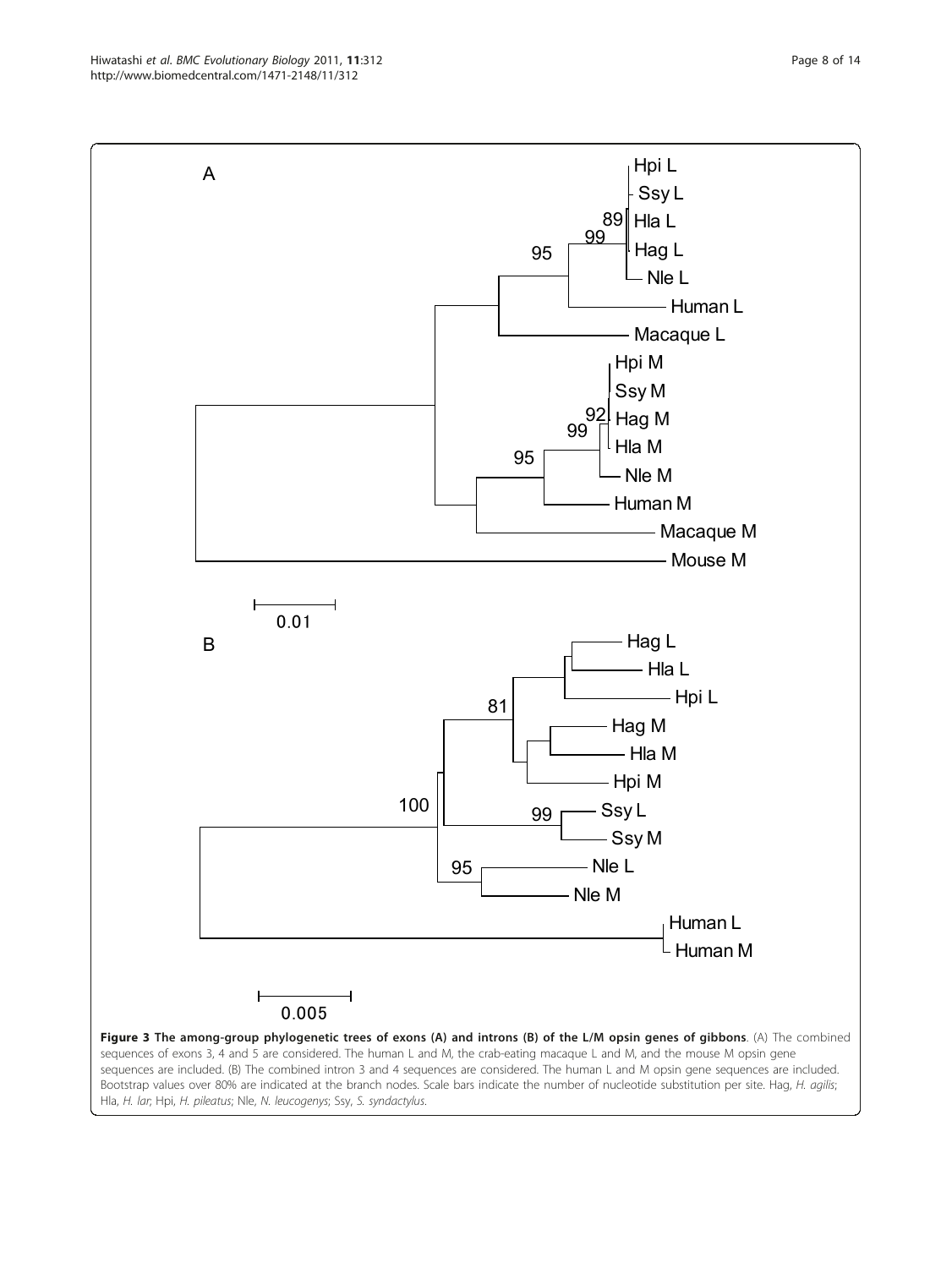<span id="page-8-0"></span>

genes of diploid organisms, where  $N_e$  is the effective population size and μ is the mutation rate per nucleotide site per chromosome per generation) [\[58](#page-12-0)]. The nucleotide diversity of the gibbon neutral references was in the range of 0.10~0.41% (0.28% on average) when the two references were combined (Additional file [1,](#page-10-0) Table S5). These values are comparable to the nucleotide diversity of gibbon genomes recently reported by Kim et al. (2011) [[52\]](#page-12-0);  $0.16~0.29\%$  (0.25% on average) in the autosomal regions and 0.04~0.18% (0.11% on average) in the X chromosomal regions of the same five species examined in this study (Figure [2](#page-6-0) and Additional file [1](#page-10-0), Table S5). Consistent with Kim et al. (2011) [[52](#page-12-0)], they are also higher overall than reported nucleotide diversity of autosomal genes in humans (0.12%), chimpanzees (0.19%), bonobos (0.10%) and gorillas (0.15%) and are comparable with that in orangutans (0.36%) [[59](#page-12-0)-[61\]](#page-12-0), suggesting a generally larger  $N_e$  in Asian apes than in African apes. Although, our samples were collected from zoos and privately owned animals, the consistency with the large genome data set [[52\]](#page-12-0) implies that these samples could fairly represent the diversity of a natural population. The high nucleotide diversity of the reference genes also safely precludes the possibility that our samples are biased to a close kin group.

All 152 individuals from the eight species examined had both of the normal L and M opsin genes. Based on the composition of the three amino acid sites relevant to absorption spectra, there was no L/M hybrid gene detected with an intermediate spectral sensitivity. This observation is consistent with previous studies on the genetic variation of the L and M opsin genes in nonhuman catarrhines reporting no or rare observation of the gene deletion or the hybrid genes [[19](#page-11-0)-[21\]](#page-11-0).

Ninety four individuals from five species, including 51 males, were subjected to sequencing of the 3.6~3.9-kb region encompassing exon 3 through exon 5. Among them, plural M opsin genes were detected in 10-80% of males in each species (23.5% of all males). Only a single L opsin sequence was detected in all males. Although more data are desired, these results are comparable to humans where multiple M copies are found in 66% of males of European origin [[11](#page-11-0)] and 56% of Japanese males [[62\]](#page-12-0) and more than one L copy is rarely found [[63\]](#page-12-0). Regarding non-human catarrhines, studies concur that a single L opsin copy is generally found in the genomes whereas some studies report that multiple M copies are rare [[19,21](#page-11-0),[23](#page-11-0),[25\]](#page-11-0) yet other studies report that they are common [\[26,29\]](#page-11-0). Thus, among Old World monkeys and apes, there seems to be no clear trend on the copy number variation of M opsin gene. There also seems to be no clear correlation between the frequency of X chromosomes carrying multiple copies of the M opsin gene with and the frequency of L or M opsin gene deletion or the hybridization.

In this study, we defined the L and M opsin genes on the basis of their deduced amino acid composition at residues 277 and 285 and not on the basis of their position in the L/M opsin gene array on the chromosome. As explained in the Methods, the sequence numbers of the L and M opsin gene groups could be underrepresented and the nucleotide diversity and divergence values for the gene groups could therefore be overestimated. Conceptually, the gene group in this study does not necessarily correspond to the "orthologous" group because it allows inclusion of duplicated copies. Nevertheless, when we only included the male samples with single L and M opsin genes to confine the analysis to the orthologous gene groups, the pattern of nucleotide divergence and diversity was indistinguishable from that where all samples were used (compare Figure [1](#page-5-0) with Additional file [1](#page-10-0), Figure S1, and Figure [2](#page-6-0) with Additional file [1](#page-10-0), Figure S2). Thus, there appears to be little or no distortion made in the pattern of nucleotide diversity and divergence by our collective treatment of the gene groups.

The within-species nucleotide divergence between L and M opsin genes was significantly higher in the exons than in the introns (Figure [1](#page-5-0) and Additional file [1,](#page-10-0) Figure S1 and Table S2). This is opposite to what is expected for the general pattern of divergence: i.e. the protein-coding exons are generally more conservative than introns. Within the exons, however, non-synonymous divergence was not significantly higher than synonymous divergence in any of the three exons in the five species (Figure [1](#page-5-0) and Additional file [1](#page-10-0), Figure S1 and Table S3). This is an orthodox pattern of nucleotide divergence in coding regions under a functional constraint [\[64](#page-12-0)]. It is hence unlikely that the higher divergence in exons than in introns is due to divergent natural selection between the two genes acting on the amino acid sequence. The intron divergence was significantly lower than both of the synonymous and non-synonymous divergences in all of the five species (Figure [1](#page-5-0) and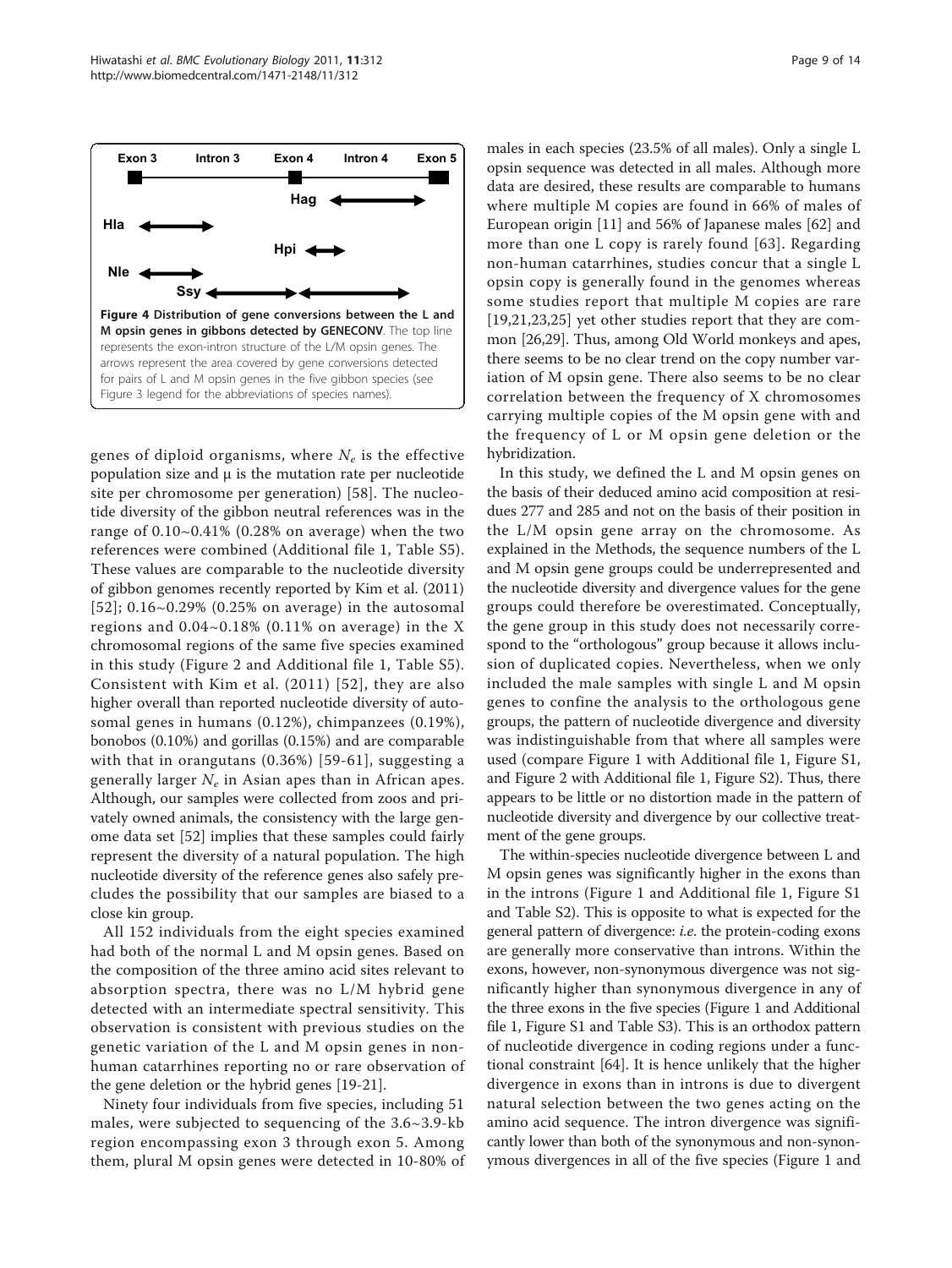Additional file [1,](#page-10-0) Figure S1). The low divergence in introns is likely due to a homogenizing process operating between the two genes, i.e. gene conversion, and the purifying selection against the gene conversion in the exons.

Contrary to the pattern of nucleotide divergence, in both L and M opsin genes the within-species nucleotide diversity was lower overall in exons than in introns (Figure [2](#page-6-0) and Additional file [1,](#page-10-0) Figure S2 and Table S4). Within the exons, the variation was largely synonymous (Figure S3 and Additional file [1,](#page-10-0) Table S6). This is a typical pattern of nucleotide variation in protein-coding exons and introns. The nucleotide diversity of the introns was about the same magnitude with the nucleotide diversity of the autosomal neutral references multiplied by 3/4 and that of the Xchromosomal references in each species (Figure [2](#page-6-0) and Additional file [1](#page-10-0), Figure S2 and Table S5). Therefore, gene conversion in the introns does not seem to affect the nucleotide diversity, possibly because the numbers of introduced and erased mutations by the gene conversion are canceled out.

The contrasting pattern of the nucleotide divergence and diversity between exons and introns was further manifested by comparing the relative amount of the inter-LM divergence to the intra-L/M polymorphism between the synonymous sites and the introns. The ratio in the introns was significantly lower than that in the synonymous sites (Table [3\)](#page-6-0). Since the synonymous sites and introns are both expected to be under selective neutrality, this pattern is consistent with the homogenization between the L and M opsin genes by gene conversion in introns. Within the exons, the ratio was not significantly different between synonymous and non-synonymous sites: in both nucleotide divergence and diversity the synonymous variation was generally larger than the non-synonymous variation (Figure [1](#page-5-0) and Additional file [1,](#page-10-0) Figures S1 and S3). This suggests that the non-synonymous sites are under selective constraint and the non-synonymous differences between the two genes are protected by purifying selection in conjunction with neighboring synonymous differences from the homogenization by exon gene conversions.

The among-group phylogenetic tree for the L and M opsin genes showed a contrasting cluster pattern between cases using exon versus intron regions (Figure [3](#page-7-0)). In the exon tree, gene duplication appears to have occurred once in the common ancestor of hominoids (gibbons and human) and Old World monkeys (crab-eating macaque) (Figure [3A\)](#page-7-0), whereas in the intron tree, gene duplication appears to have occurred independently in N. leucogenys, S. syndactylus, a common ancestor of the Hylobates species, and humans (Figure [3B\)](#page-7-0). If the phylogenetic representation of the exon tree reflects the true relationships among the gene groups, the topology of the intron tree can be explained by the gene conversion between the duplicated L and M opsin genes at the individual level and by natural selection against the gene conversion involving exons at the population level. On the other hand, if the intron tree reflects the true relationships, the topology of the exon tree is inexplicable.

Tracts of gene conversions were assessed by the GENE-CONV statistical method (Figure [4](#page-8-0)). This method assesses whether the nucleotide differences found between two sequences are randomly distributed along the length of these sequences; it cannot detect gene conversions if a given region has fewer differences than its flanking regions. It has been advised that other methods, such as phylogenetic trees, have to be used to identify gene conversions (e.g. see [\[65](#page-12-0)]). Our GENECONV result is regarded consistent with the other results since the detected gene conversions were located mostly in the intron areas (Figure [4\)](#page-8-0). In S. *syndactylus*, the detected gene conversion included the most part of the exon 4 (Figure [4](#page-8-0)). Considering that exon 4 contributes much less to the spectral difference between the L and M opsins than the exons 3 and 5 [[5\]](#page-11-0) and that the nucleotide divergence between the L and M opsin genes in the exon 4 is smaller than those in the exons 3 and 5 (Figure [1](#page-5-0) and Additional file [1,](#page-10-0) Figure S1), the GENECONV result suggest that the purifying selection against gene conversion is weaker in the exons 4 than in the exons 3 and 5.

Throughout this study, we found no signature of positive (either directional or balancing) selection acting on the gibbon L and M opsin genes. As shown in Figure [1](#page-5-0) and Additional file [1](#page-10-0), Figure S1, the nucleotide divergence between the L and M opsin genes at non-synonymous sites was always smaller than that at synonymous sites. The nucleotide divergence between species for the L opsin genes or the M opsin genes at non-synonymous sites was also smaller or not significantly higher than that at synonymous sites (data not presented). Using the male samples with single  $L$  and  $M$  opsin genes (*i.e.* the "orthologous" sequence groups of the L and M opsin genes) of  $H$ . *agilis*, H. lar, H. pileatus and S. syndactylus, we detected no significant difference in the relative amount of the inter-specific divergence to the intra-specific polymorphism between synonymous and non-synonymous sites in either the L or M opsin gene (the McDonald-Kreitman test [[66](#page-12-0)]) or between the L or M opsin gene and the neutral references (the HKA test [\[67\]](#page-12-0)) (data not presented). Using these male samples, we did not find any characteristic haplotype structure in terms of linkage disequilibrium (LD) in the approximately 3.6~3.9-kb genomic region of the L and M opsin genes as was not found in a study of chimpanzee L opsin gene [\[25](#page-11-0)]. A measure of LD, the D', which takes a range from 0 to 1 [[58](#page-12-0)], was nearly 1 throughout the region in all the four species examined (data not presented). This indicates low incidence of recombination between alleles, which is not unusual within such a short region. While the high LD could simply result from a small sample size,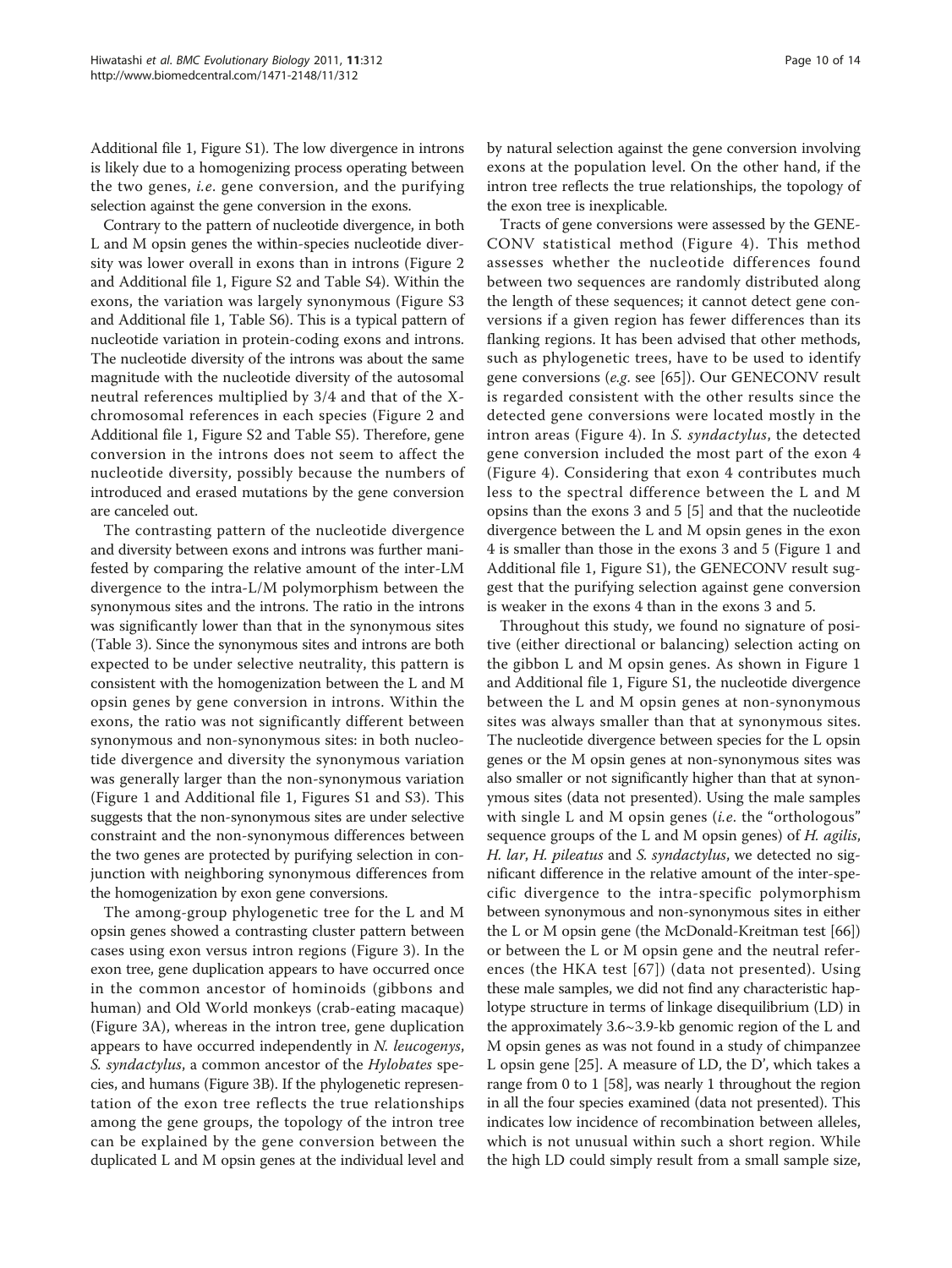<span id="page-10-0"></span>it is not contradictory with the frequent incidence of the gene conversion between gene loci because the LD concerns recombination between alleles.

The present study of within-species nucleotide variation of both the L and M opsin genes in gibbons provides additional support to previous studies suggesting that the gene conversion has homogenized the tandemly duplicated L and M opsin genes and their spectral difference is maintained by purifying selection on centrally-located exons in non-human catarrhines [[13](#page-11-0),[14](#page-11-0),[26](#page-11-0)-[29\]](#page-11-0). The strict conservation of trichromacy in non-human catarrhines underscores a general belief that trichromacy is selectively more advantageous than dichromacy or anomalous trichromacy. Primate trichromacy is hypothesized to be adaptive for detecting anything differing from the background foliage in red-green coloration, the proposed major objects being mature fruits, young leaves, pelage and skin [[68-79\]](#page-12-0).

The strict conservation of the trichromacy in nonhuman catarrhines is in sharp contrast to New World monkeys. In many species of New World monkeys, the spectral variation of the L/M opsin is achieved by an allelic differentiation of a single locus on the X chromosome. This results in polymorphic color vision, consisting of trichromacy in females and dichromacy in both sexes [\[80](#page-12-0)]. Genetic studies have shown that the allelic difference has been maintained by balancing selection [\[81-83\]](#page-12-0). It remains to be elucidated whether the polymorphic color vision is a consequence of selective advantage on trichromats through the overdominance of the L/M opsin heterozygotes or the consequence of other mechanisms of balancing selection including a mutual benefit among different vision types [\[83,84](#page-12-0)]. It has been demonstrated that dichromats are superior to trichromats in some visual tasks such as defeating cryptic coloration and motion detection [[70](#page-12-0)[,85,86\]](#page-13-0) and have a foraging advantage for surface-dwelling insects [[87-89](#page-13-0)]. In non-human catarrhines, however, this benefit of dichromacy could have been overwhelmed by that of trichromacy. It is still an open question whether the difference between the non-human catarrhines (routine trichromacy) and New World monkeys (polymorphic color vision) is attributable to a phenological difference among continents, such as in severity of seasonality and availability of non-colorful and non-seasonal fig and palms [[90](#page-13-0)], to a dietary variation such as in dependency on insets or colorful fruits, or to variation of social color signals [[78,79\]](#page-12-0).

The absence of L/M defects in gibbons and other nonhuman catarrhines reveals the uniqueness of human color vision, in which the deletion of L or M opsin genes and the presence of L/M hybrid genes causes relatively high incidence of dichromacy and anomalous trichromacy [[18,](#page-11-0)[91-94](#page-13-0)]. Color vision polymorphisms among humans could be explained by frequent gene conversions of exon 3, due to the presence of a recombination hotspot chi element conserved in the exon [[17\]](#page-11-0) and relaxation of the selective constraint to maintain the spectral difference between the L and M opsin genes. Alternatively, adaptive explanations are possible. Balancing selection may be acting on subtle changes in light absorption of L [[18\]](#page-11-0) and M opsins among females, or a selective advantage could be experienced by dichromatic males during hunting activities or via an increased ability to detect predators via penetrating camouflage [[85\]](#page-13-0). Further population studies of the L/M opsin genes for terrestrialsavanna catarrhines, such as baboons, would be important for elucidating evolutionary forces acting on development and maintenance of primate trichromacy.

#### **Conclusions**

The present study of within-species nucleotide variation of the L and M opsin genes in gibbons supports the notion that gene conversion has homogenized the tandemly duplicated L and M opsin genes and that their spectral difference is maintained by the purifying selection on the centrally-located exons in non-human catarrhines. Growing knowledge on genetic variation of opsin genes and visual ecology of primates has led to a paradigm shift toward the view that the adaptive value of trichromacy is conditional rather than universal, depending on the specific ecological demands on animals in their environments. Further population genetic and molecular phylogenic studies of primate visual opsins including humans, as well as observation and experiments on vision-guided primate behaviors, and phenological studies of habitats of wild primates will elucidate the detailed conditions of color vision evolution in primates.

#### Additional material

[Additional file 1: S](http://www.biomedcentral.com/content/supplementary/1471-2148-11-312-S1.PDF)upplementary tables and figures. Tables S1, S2, S3, S4, S5 and S6 and Figures S1, S2 and S3.

[Additional file 2: A](http://www.biomedcentral.com/content/supplementary/1471-2148-11-312-S2.TXT)lignment of the gibbon L and M opsin gene exon 3. A "sequential" (fasta) format of the sequence alignments for the gibbon L and M opsin gene exon 3.

[Additional file 3: A](http://www.biomedcentral.com/content/supplementary/1471-2148-11-312-S3.TXT)lignment of the gibbon L and M opsin gene intron 3. A "sequential" (fasta) format of the sequence alignments for the gibbon L and M opsin gene intron 3.

[Additional file 4: A](http://www.biomedcentral.com/content/supplementary/1471-2148-11-312-S4.TXT)lignment of the gibbon L and M opsin gene exon 4. A "sequential" (fasta) format of the sequence alignments for the gibbon L and M opsin gene exon 4.

[Additional file 5: A](http://www.biomedcentral.com/content/supplementary/1471-2148-11-312-S5.TXT)lignment of the gibbon L and M opsin gene intron 4. A "sequential" (fasta) format of the sequence alignments for the gibbon L and M opsin gene intron 4.

[Additional file 6: A](http://www.biomedcentral.com/content/supplementary/1471-2148-11-312-S6.TXT)lignment of the gibbon L and M opsin gene exon 5. A "sequential" (fasta) format of the sequence alignments for the gibbon L and M opsin gene exon 5.

[Additional file 7: A](http://www.biomedcentral.com/content/supplementary/1471-2148-11-312-S7.TXT)lignment of the gibbon eta-globin pseudogene 5' flanking region. A "sequential" (fasta) format of the sequence alignments for the gibbon eta-globin pseudogene 5' flanking region.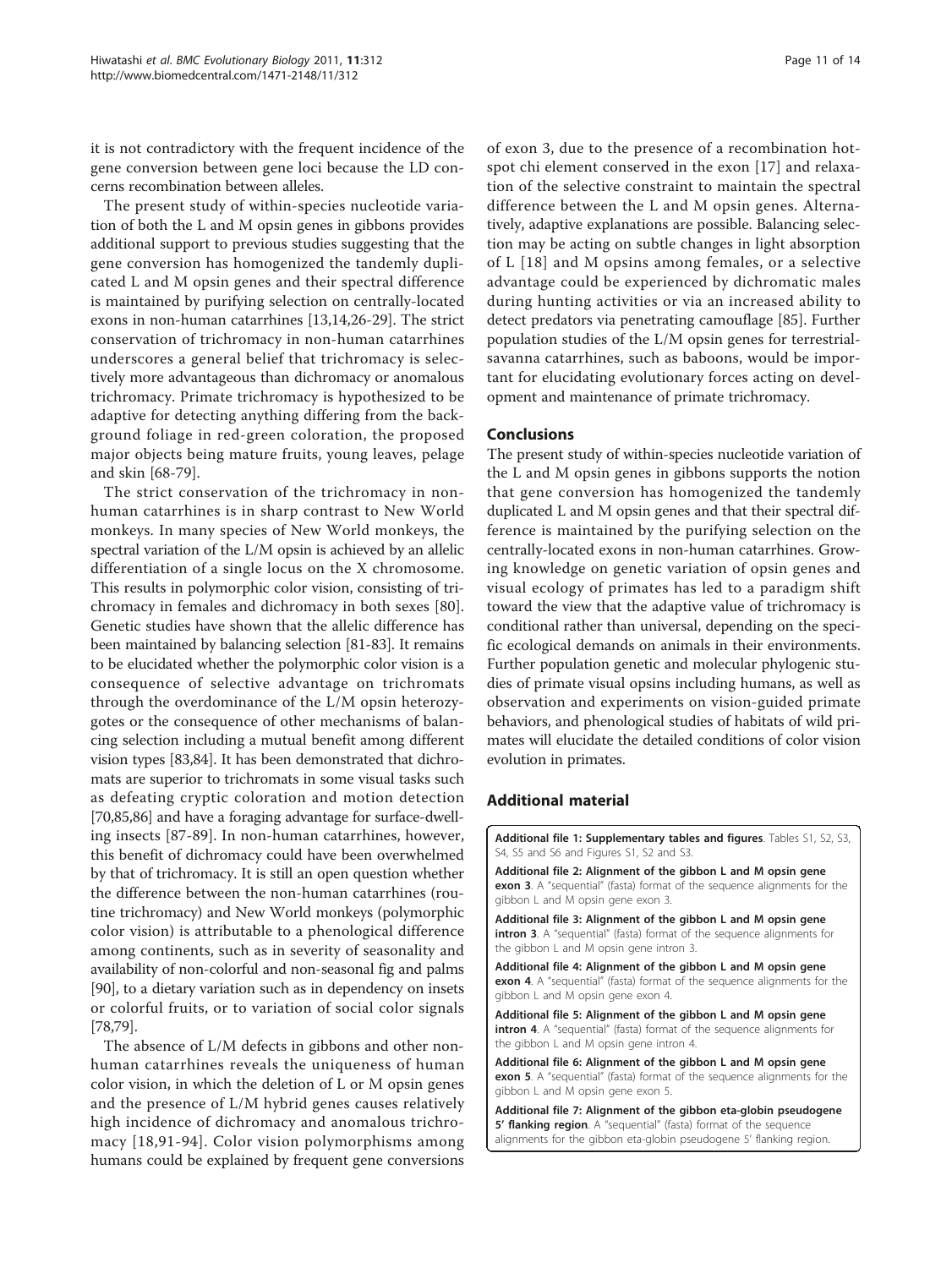<span id="page-11-0"></span>[Additional file 8: A](http://www.biomedcentral.com/content/supplementary/1471-2148-11-312-S8.TXT)lignment of the gibbon S opsin gene intron 4. A "sequential" (fasta) format of the sequence alignments for the gibbon S opsin gene intron 4.

#### Acknowledgements

This study was supported by Grants-in-Aid for Scientific Research A 19207018 and 22247036 from the Japan Society for the Promotion of Science (JSPS) and Grants-in-Aid for Scientific Research on Priority Areas "Comparative Genomics" 20017008 and "Cellular Sensor" 21026007 from the Ministry of Education, Culture, Sports, Science and Technology of Japan to S. K. and by a Grant-in-Aid for Scientific Research B 17405022 from JSPS to AM. We thank Dr. Amanda D. Melin for proofreading and commenting on the manuscript and Dr. Naoki Osada for helpful suggestions.

#### Author details

<sup>1</sup>Department of Integrated Biosciences, Graduate School of Frontier Sciences, The University of Tokyo, Kashiwa 277-8562, Japan. <sup>2</sup>Department of Behavioral and Brain Sciences, Primate Research Institute, Kanrin, Inuyama, Aichi 484- 8506, Japan. <sup>3</sup>Department of Biology, Faculty of Mathematics and Natural Sciences, Bogor Agricultural University, Kampus IPB Darmaga, Bogor 16680, Indonesia. <sup>4</sup> Primate Research Center, Bogor Agricultural University, Jalan Lodaya II/5, Bogor 16151, Indonesia. <sup>5</sup>Primate Research Unit, Department of Biology, Faculty of Science, Chulalongkorn University, Bangkok 10330, Thailand. <sup>6</sup>Research and Conservation Division; Zoological Park Organization (ZPO), Bangkok, Thailand. <sup>7</sup> Center for Human Evolution Modeling Research, Primate Research Institute, Kanrin, Inuyama, Aichi 484-8506, Japan. 8 Department of Rehabilitaion, Chubu Gakuin University, Kirigaoka 2-1, Seki, Gifu 501-3993, Japan. <sup>9</sup>Department of Anatomy, Kitasato University School of Medicine, Kitasato 1-15-1, Sagamihara, Kanagawa 252-0374, Japan. <sup>10</sup>Faculty of Veterinary Medicine, Azabu University, Fuchinobe 1-17-71, Sagamihara, Kanagawa 252-5301 Japan.

#### Authors' contributions

SK and AM conceived of the study. SK designed and supervised the experiments and analyses. MK organized the sample collection and DNA extraction. BSu organized the sample collection in Indonesia. DP conducted DNA extractions in Indonesia. SM organized the sample collection and conducted DNA extractions in Thailand. BSi organized the sample collection in Thailand. SG conducted the veterinary care of the animals during the sampling. TH carried out experiments, data compiling, and analysis. SK and TK performed additional data analyses. SK and TH wrote and illustrated the manuscript. HO advised on the research design and manuscript preparation. All authors read and approved the final manuscript.

#### Received: 26 May 2011 Accepted: 22 October 2011 Published: 22 October 2011

#### References

- 1. Nathans J, Thomas D, Hogness DS: [Molecular genetics of human color](http://www.ncbi.nlm.nih.gov/pubmed/2937147?dopt=Abstract) [vision: the genes encoding blue, green, and red pigments.](http://www.ncbi.nlm.nih.gov/pubmed/2937147?dopt=Abstract) Science 1986, 232:193-202.
- Jacobs GH: [Primate photopigments and primate color vision.](http://www.ncbi.nlm.nih.gov/pubmed/8570598?dopt=Abstract) Proc Natl Acad Sci USA 1996, 93:577-581.
- Yokoyama R, Yokoyama S: [Convergent evolution of the red- and green](http://www.ncbi.nlm.nih.gov/pubmed/2123554?dopt=Abstract)[like visual pigment genes in fish,](http://www.ncbi.nlm.nih.gov/pubmed/2123554?dopt=Abstract) Astyanax fasciatus, and human. Proc Natl Acad Sci USA 1990, 87:9315-9318.
- 4. Neitz M, Neitz J, Jacobs GH: [Spectral tuning of pigments underlying red](http://www.ncbi.nlm.nih.gov/pubmed/1903559?dopt=Abstract)[green color vision.](http://www.ncbi.nlm.nih.gov/pubmed/1903559?dopt=Abstract) Science 1991, 252:971-974.
- 5. Asenjo AB, Rim J, Oprian DD: [Molecular determinants of human red/](http://www.ncbi.nlm.nih.gov/pubmed/8185948?dopt=Abstract) [green color discrimination.](http://www.ncbi.nlm.nih.gov/pubmed/8185948?dopt=Abstract) Neuron 1994, 12:1131-1138.
- 6. Yokoyama S, Radlwimmer FB: The "five-sites" [rule and the evolution of](http://www.ncbi.nlm.nih.gov/pubmed/9580985?dopt=Abstract) [red and green color vision in mammals.](http://www.ncbi.nlm.nih.gov/pubmed/9580985?dopt=Abstract) Mol Biol Evol 1998, 15:560-567.
- 7. Yokoyama S, Radlwimmer FB: [The molecular genetics of red and green](http://www.ncbi.nlm.nih.gov/pubmed/10511567?dopt=Abstract) [color vision in mammals.](http://www.ncbi.nlm.nih.gov/pubmed/10511567?dopt=Abstract) Genetics 1999, 153:919-932.
- 8. Yokoyama S, Radlwimmer FB: [The molecular genetics and evolution of](http://www.ncbi.nlm.nih.gov/pubmed/11545071?dopt=Abstract) [red and green color vision in vertebrates.](http://www.ncbi.nlm.nih.gov/pubmed/11545071?dopt=Abstract) Genetics 2001, 158:1697-1710.
- Chan T, Lee M, Sakmar TP: [Introduction of hydroxyl-bearing amino acids](http://www.ncbi.nlm.nih.gov/pubmed/1577792?dopt=Abstract) [causes bathochromic spectral shifts in rhodopsin. Amino acid](http://www.ncbi.nlm.nih.gov/pubmed/1577792?dopt=Abstract)

[substitutions responsible for red-green color pigment spectral tuning.](http://www.ncbi.nlm.nih.gov/pubmed/1577792?dopt=Abstract) J Biol Chem 1992, 267:9478-9480.

- 10. Deeb SS: [Genetics of variation in human color vision and the retinal](http://www.ncbi.nlm.nih.gov/pubmed/16647849?dopt=Abstract) [cone mosaic.](http://www.ncbi.nlm.nih.gov/pubmed/16647849?dopt=Abstract) Curr Opin Genet Dev 2006, 16:301-307.
- 11. Drummond-Borg M, Deeb SS, Motulsky AG: [Molecular patterns of X](http://www.ncbi.nlm.nih.gov/pubmed/2915991?dopt=Abstract) [chromosome-linked color vision genes among 134 men of European](http://www.ncbi.nlm.nih.gov/pubmed/2915991?dopt=Abstract) [ancestry.](http://www.ncbi.nlm.nih.gov/pubmed/2915991?dopt=Abstract) Proc Natl Acad Sci USA 1989, 86:983-987.
- 12. Jorgensen AL, Deeb SS, Motulsky AG: [Molecular genetics of X](http://www.ncbi.nlm.nih.gov/pubmed/2395857?dopt=Abstract) [chromosome-linked color vision among populations of African and](http://www.ncbi.nlm.nih.gov/pubmed/2395857?dopt=Abstract) [Japanese ancestry: high frequency of a shortened red pigment gene](http://www.ncbi.nlm.nih.gov/pubmed/2395857?dopt=Abstract) [among Afro-Americans.](http://www.ncbi.nlm.nih.gov/pubmed/2395857?dopt=Abstract) Proc Natl Acad Sci USA 1990, 87:6512-6516.
- 13. Shyue SK, Li L, Chang BH, Li WH: [Intronic gene conversion in the](http://www.ncbi.nlm.nih.gov/pubmed/8015447?dopt=Abstract) [evolution of human X-linked color vision genes.](http://www.ncbi.nlm.nih.gov/pubmed/8015447?dopt=Abstract) Mol Biol Evol 1994, 11:548-551.
- 14. Zhou YH, Li WH: Gene conversion [and natural selection in the evolution](http://www.ncbi.nlm.nih.gov/pubmed/8754214?dopt=Abstract) [of X-linked color vision genes in higher primates.](http://www.ncbi.nlm.nih.gov/pubmed/8754214?dopt=Abstract) Mol Biol Evol 1996, 13:780-783.
- 15. Zhao Z, Hewett-Emmett D, Li WH: [Frequent gene conversion between](http://www.ncbi.nlm.nih.gov/pubmed/9541545?dopt=Abstract) [human red and green opsin genes.](http://www.ncbi.nlm.nih.gov/pubmed/9541545?dopt=Abstract) J Mol Evol 1998, 46:494-496.
- 16. Winderickx J, Lindsey DT, Sanocki E, Teller DY, Motulsky AG, Deeb SS: [Polymorphism in red photopigment underlies variation in colour](http://www.ncbi.nlm.nih.gov/pubmed/1557123?dopt=Abstract) [matching.](http://www.ncbi.nlm.nih.gov/pubmed/1557123?dopt=Abstract) Nature 1992, 356:431-433.
- 17. Winderickx J, Battisti L, Hibiya Y, Motulsky AG, Deeb SS: [Haplotype diversity](http://www.ncbi.nlm.nih.gov/pubmed/8242064?dopt=Abstract) [in the human red and green opsin genes: evidence for frequent](http://www.ncbi.nlm.nih.gov/pubmed/8242064?dopt=Abstract) [sequence exchange in exon 3.](http://www.ncbi.nlm.nih.gov/pubmed/8242064?dopt=Abstract) Hum Mol Genet 1993, 2:1413-1421.
- 18. Verrelli BC, Tishkoff SA: [Signatures of selection and gene conversion](http://www.ncbi.nlm.nih.gov/pubmed/15252758?dopt=Abstract) [associated with human color vision variation.](http://www.ncbi.nlm.nih.gov/pubmed/15252758?dopt=Abstract) Am J Hum Genet 2004, 75:363-375.
- 19. Onishi A, Koike S, Ida M, Imai H, Shichida Y, Takenaka O, Hanazawa A, Komatsu H, Mikami A, Goto S, et al: [Dichromatism in macaque monkeys.](http://www.ncbi.nlm.nih.gov/pubmed/10647004?dopt=Abstract) Nature 1999, 402:139-140.
- Jacobs GH, Williams GA: The prevalence of defective color vision in Old World monkeys and apes. Col Res Appl 2001, 26(Suppl):S123-S127.
- 21. Terao K, Mikami A, Saito A, Itoh S, Ogawa H, Takenaka O, Sakai T, Onishi A, Teramoto M, Udono T, et al: [Identification of a protanomalous](http://www.ncbi.nlm.nih.gov/pubmed/15733956?dopt=Abstract) [chimpanzee by molecular genetic and electroretinogram analyses.](http://www.ncbi.nlm.nih.gov/pubmed/15733956?dopt=Abstract) Vision Res 2005, 45:1225-1235.
- 22. Hanazawa A, Mikami A, Sulistyo Angelika P, Takenaka O, Goto S, Onishi A, Koike S, Yamamori T, Kato K, Kondo A, et al: [Electroretinogram analysis of](http://www.ncbi.nlm.nih.gov/pubmed/11427736?dopt=Abstract) [relative spectral sensitivity in genetically identified dichromatic](http://www.ncbi.nlm.nih.gov/pubmed/11427736?dopt=Abstract) [macaques.](http://www.ncbi.nlm.nih.gov/pubmed/11427736?dopt=Abstract) Proc Natl Acad Sci USA 2001, 98:8124-8127.
- 23. Onishi A, Koike S, Ida-Hosonuma M, Imai H, Shichida Y, Takenaka O, Hanazawa A, Komatsu H, Mikami A, Goto S, et al: [Variations in long- and](http://www.ncbi.nlm.nih.gov/pubmed/11809481?dopt=Abstract) [middle-wavelength-sensitive opsin gene loci in crab-eating monkeys.](http://www.ncbi.nlm.nih.gov/pubmed/11809481?dopt=Abstract) Vision Res 2002, 42:281-292.
- 24. Saito A, Mikami A, Hasegawa T, Koida K, Terao K, Koike S, Onishi A, Takenaka O, Teramoto M, Mori Y: [Behavioral evidence of color vision](http://www.ncbi.nlm.nih.gov/pubmed/12687482?dopt=Abstract) [deficiency in a protanomalia chimpanzee \(](http://www.ncbi.nlm.nih.gov/pubmed/12687482?dopt=Abstract)Pan troglodytes). Primates 2003, 44:171-176.
- 25. Verrelli BC, Lewis CM jr, Stone AC, Perry GH: [Different selective pressures](http://www.ncbi.nlm.nih.gov/pubmed/18832077?dopt=Abstract) [shape the molecular evolution of color vision in chimpanzee and](http://www.ncbi.nlm.nih.gov/pubmed/18832077?dopt=Abstract) [human populations.](http://www.ncbi.nlm.nih.gov/pubmed/18832077?dopt=Abstract) Mol Biol Evol 2008, 25:2735-2743.
- 26. Ibbotson RE, Hunt DM, Bowmaker JK, Mollon JD: Sequence divergence and copy number of the middle- and long-wave photopigment genes in Old World monkeys. Proc R Soc Lond B 1992, 247:145-154.
- 27. Balding DJ, Nichols RA, Hunt DM: [Detecting gene conversion: primate](http://www.ncbi.nlm.nih.gov/pubmed/1359557?dopt=Abstract) [visual pigment genes.](http://www.ncbi.nlm.nih.gov/pubmed/1359557?dopt=Abstract) Proc R Soc B 1992, 249:275-280.
- 28. Deeb SS, Jorgensen AL, Battisti L, Iwasaki L, Motulsky AG: [Sequence](http://www.ncbi.nlm.nih.gov/pubmed/8041777?dopt=Abstract) [divergence of the red and green visual pigments in great apes and](http://www.ncbi.nlm.nih.gov/pubmed/8041777?dopt=Abstract) [humans.](http://www.ncbi.nlm.nih.gov/pubmed/8041777?dopt=Abstract) Proc Natl Acad Sci USA 1994, 91:7262-7266.
- 29. Dulai KS, Bowmaker JK, Mollon JD, Hunt DM: [Sequence divergence,](http://www.ncbi.nlm.nih.gov/pubmed/7975287?dopt=Abstract) [polymorphism and evolution of the middle-wave and long-wave visual](http://www.ncbi.nlm.nih.gov/pubmed/7975287?dopt=Abstract) [pigment genes of great apes and Old World monkeys.](http://www.ncbi.nlm.nih.gov/pubmed/7975287?dopt=Abstract) Vision Res 1994, 34:2483-2491.
- 30. Deegan JF, Jacobs GH: [Spectral sensitivity of gibbons: implications for](http://www.ncbi.nlm.nih.gov/pubmed/11275745?dopt=Abstract) [photopigments and color vision.](http://www.ncbi.nlm.nih.gov/pubmed/11275745?dopt=Abstract) Folia Primatol 2001, 72:26-29.
- 31. Fleagle JG: Primate Adaptation and Evolution. 2 edition. San Diego: Academic Press; 1999.
- 32. Macke JP, Nathans J: [Individual variation in size of the human red and](http://www.ncbi.nlm.nih.gov/pubmed/9113000?dopt=Abstract) [green visual pigment gene array.](http://www.ncbi.nlm.nih.gov/pubmed/9113000?dopt=Abstract) Invest Ophthalmol Vis Sci 1997, 38:1040-1043.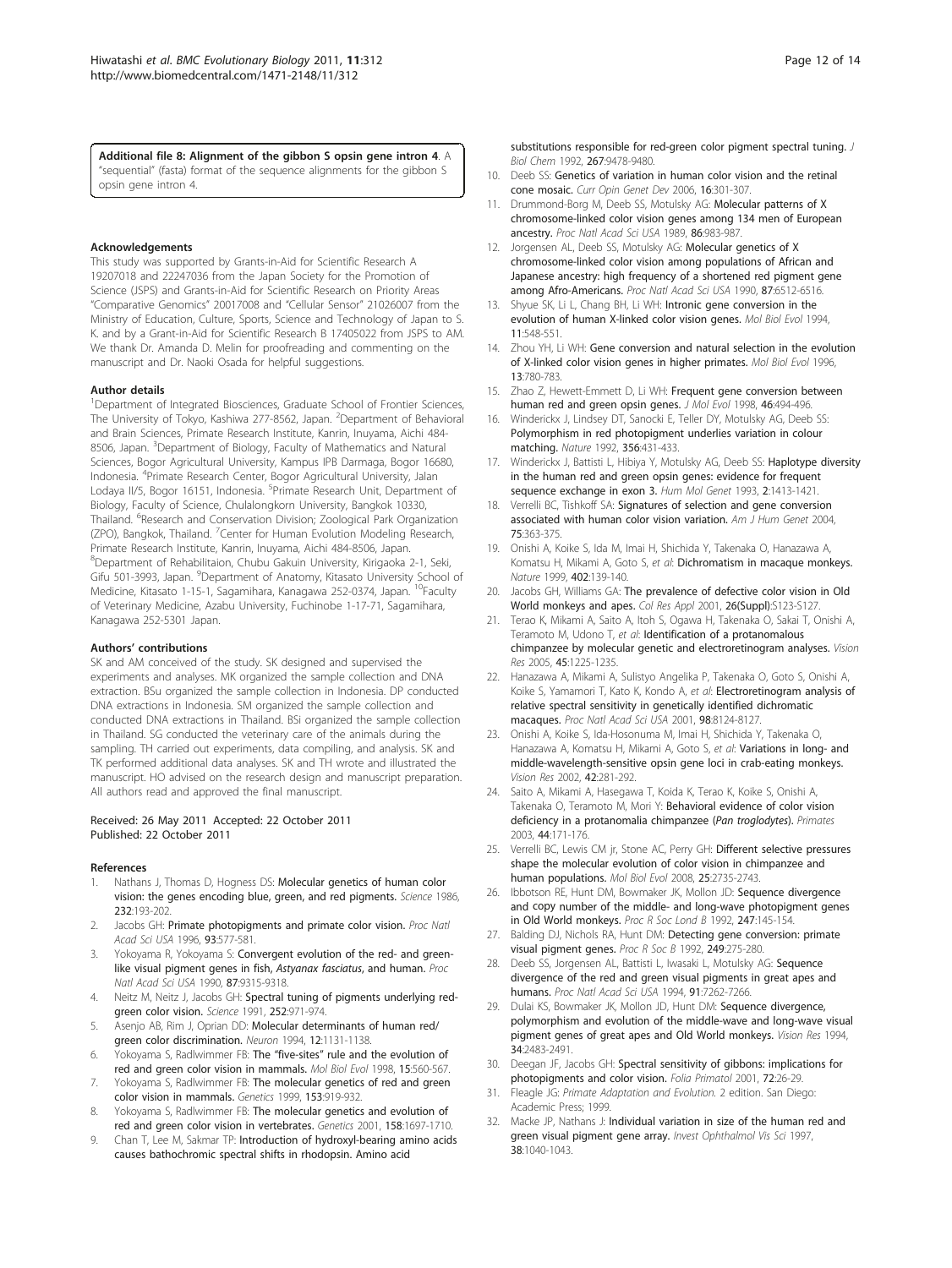- <span id="page-12-0"></span>33. Kawamura S, Hirai M, Takenaka O, Radlwimmer FB, Yokoyama S: [Genomic](http://www.ncbi.nlm.nih.gov/pubmed/11376936?dopt=Abstract) [and spectral analyses of long to middle wavelength-sensitive visual](http://www.ncbi.nlm.nih.gov/pubmed/11376936?dopt=Abstract) [pigments of common marmoset \(](http://www.ncbi.nlm.nih.gov/pubmed/11376936?dopt=Abstract)Callithrix jacchus). Gene 2001, 269:45-51.
- 34. Nagao K, Takenaka N, Hirai M, Kawamura S: [Coupling and decoupling of](http://www.ncbi.nlm.nih.gov/pubmed/15922519?dopt=Abstract) [evolutionary mode between X- and Y-chromosomal red-green opsin](http://www.ncbi.nlm.nih.gov/pubmed/15922519?dopt=Abstract) [genes in owl monkeys.](http://www.ncbi.nlm.nih.gov/pubmed/15922519?dopt=Abstract) Gene 2005, 352:82-91.
- 35. Nathans J, Piantanida TP, Eddy RL, Shows TB, Hogness DS: [Molecular](http://www.ncbi.nlm.nih.gov/pubmed/3485310?dopt=Abstract) [genetics of inherited variation in human color vision.](http://www.ncbi.nlm.nih.gov/pubmed/3485310?dopt=Abstract) Science 1986, 232:203-210.
- 36. Vollrath D, Nathans J, Davis RW: [Tandem array of human visual pigment](http://www.ncbi.nlm.nih.gov/pubmed/2837827?dopt=Abstract) [genes at Xq28.](http://www.ncbi.nlm.nih.gov/pubmed/2837827?dopt=Abstract) Science 1988, 240:1669-1672.
- 37. Neitz J, Neitz M, Kainz PM: [Visual pigment gene structure and the](http://www.ncbi.nlm.nih.gov/pubmed/8864125?dopt=Abstract) [severity of color vision defects.](http://www.ncbi.nlm.nih.gov/pubmed/8864125?dopt=Abstract) Science 1996, 274:801-804.
- 38. Kainz PM, Neitz M, Neitz J: [Molecular genetic detection of female carriers](http://www.ncbi.nlm.nih.gov/pubmed/9893850?dopt=Abstract) [of protan defects.](http://www.ncbi.nlm.nih.gov/pubmed/9893850?dopt=Abstract) Vision Res 1998, 38:3365-3369.
- 39. Hayashi T, Motulsky AG, Deeb SS: Position of a 'green-red' [hybrid gene in](http://www.ncbi.nlm.nih.gov/pubmed/10319869?dopt=Abstract) [the visual pigment array determines colour-vision phenotype.](http://www.ncbi.nlm.nih.gov/pubmed/10319869?dopt=Abstract) Nat Genet 1999, 22:90-93.
- 40. Oda S, Ueyama H, Nishida Y, Tanabe S, Yamade S: [Analysis of L-cone/M](http://www.ncbi.nlm.nih.gov/pubmed/12594995?dopt=Abstract)[cone visual pigment gene arrays in females by long-range PCR.](http://www.ncbi.nlm.nih.gov/pubmed/12594995?dopt=Abstract) Vision Res 2003, 43:489-495.
- 41. Oprian DD, Asenjo AB, Lee N, Pelletier SL: [Design, chemical synthesis, and](http://www.ncbi.nlm.nih.gov/pubmed/1742276?dopt=Abstract) [expression of genes for the three human color vision pigments.](http://www.ncbi.nlm.nih.gov/pubmed/1742276?dopt=Abstract) Biochemistry 1991, 30:11367-11372.
- 42. Koop BF, Goodman M, Xu P, Chan K, Slightom JL: [Primate eta-globin DNA](http://www.ncbi.nlm.nih.gov/pubmed/3945312?dopt=Abstract) sequences and man'[s place among the great apes.](http://www.ncbi.nlm.nih.gov/pubmed/3945312?dopt=Abstract) Nature 1986, 319:234-238.
- 43. Bailey WJ, Fitch DH, Tagle DA, Czelusniak J, Slightom JL, Goodman M: [Molecular evolution of the psi eta-globin gene locus: gibbon phylogeny](http://www.ncbi.nlm.nih.gov/pubmed/2046542?dopt=Abstract) [and the hominoid slowdown.](http://www.ncbi.nlm.nih.gov/pubmed/2046542?dopt=Abstract) Mol Biol Evol 1991, 8:155-184.
- 44. Thompson JD, Higgins DG, Gibson TJ: [CLUSTAL W: improving the](http://www.ncbi.nlm.nih.gov/pubmed/7984417?dopt=Abstract) [sensitivity of progressive multiple sequence alignment through](http://www.ncbi.nlm.nih.gov/pubmed/7984417?dopt=Abstract) [sequence weighting, position-specific gap penalties and weight matrix](http://www.ncbi.nlm.nih.gov/pubmed/7984417?dopt=Abstract) [choice.](http://www.ncbi.nlm.nih.gov/pubmed/7984417?dopt=Abstract) Nucleic Acids Res 1994, 22:4673-4680.
- 45. Nei M, Gojobori T: [Simple methods for estimating the numbers of](http://www.ncbi.nlm.nih.gov/pubmed/3444411?dopt=Abstract) [synonymous and nonsynonymous nucleotide substitutions.](http://www.ncbi.nlm.nih.gov/pubmed/3444411?dopt=Abstract) Mol Biol Evol 1986, 3:418-426.
- 46. Tamura K, Peterson D, Peterson N, Stecher G, Nei M, Kumar S: [MEGA5:](http://www.ncbi.nlm.nih.gov/pubmed/21546353?dopt=Abstract) [Molecular Evolutionary Genetics Analysis using maximum likelihood,](http://www.ncbi.nlm.nih.gov/pubmed/21546353?dopt=Abstract) evolutionary distance, [and maximum parsimony methods.](http://www.ncbi.nlm.nih.gov/pubmed/21546353?dopt=Abstract) Mol Biol Evol 2011, 28:2731-2739.
- 47. Nei M, Kumar S: Molecular Evolution and Phylogenetics New York: Oxford university press; 2000.
- 48. Saitou N, Nei M: [The neighbor-joining method: a new method for](http://www.ncbi.nlm.nih.gov/pubmed/3447015?dopt=Abstract) [reconstructing phylogenetic trees.](http://www.ncbi.nlm.nih.gov/pubmed/3447015?dopt=Abstract) Mol Biol Evol 1987, 4:406-425.
- 49. Evolutionary Genomics Lab. [[http://www.kms.ac.jp/~genomelb/takezaki.](http://www.kms.ac.jp/~genomelb/takezaki.eng.html) [eng.html\]](http://www.kms.ac.jp/~genomelb/takezaki.eng.html).
- 50. GENECONV Molecular Biology Computer Program. [[http://www.math.](http://www.math.wustl.edu/~sawyer/geneconv/index.html) [wustl.edu/~sawyer/geneconv/index.html\]](http://www.math.wustl.edu/~sawyer/geneconv/index.html).
- 51. Sawyer S: [Statistical tests for detecting gene conversion.](http://www.ncbi.nlm.nih.gov/pubmed/2677599?dopt=Abstract) Mol Biol Evol 1989, 6:526-538.
- 52. Kim SK, Carbone L, Becquet C, Mootnick AR, Li DJ, de Jong PJ, Wall JD: [Patterns of genetic variation within and between gibbon species.](http://www.ncbi.nlm.nih.gov/pubmed/21368318?dopt=Abstract) Mol Biol Evol 2011, 28:2211-2218.
- 53. Roos C, Geissmann T: [Molecular phylogeny of the major hylobatid](http://www.ncbi.nlm.nih.gov/pubmed/11399155?dopt=Abstract) [divisions.](http://www.ncbi.nlm.nih.gov/pubmed/11399155?dopt=Abstract) Mol Phylogenet Evol 2001, 19:486-494.
- 54. Chatterjee HJ: Phylogeny and biogeography of gibbons: A dispersalvicariance analysis. Int J Primatol 2006, 27:699-712.
- 55. Chan YC, Roos C, Inoue-Murayama M, Inoue E, Shih CC, Pei KJ, Vigilant L: [Mitochondrial genome sequences effectively reveal the phylogeny of](http://www.ncbi.nlm.nih.gov/pubmed/21203450?dopt=Abstract) [Hylobates](http://www.ncbi.nlm.nih.gov/pubmed/21203450?dopt=Abstract) gibbons. PLoS ONE 2010, 5:e14419.
- 56. Matsudaira K, Ishida T: [Phylogenetic relationships and divergence dates](http://www.ncbi.nlm.nih.gov/pubmed/20138221?dopt=Abstract) [of the whole mitochondrial genome sequences among three gibbon](http://www.ncbi.nlm.nih.gov/pubmed/20138221?dopt=Abstract) [genera.](http://www.ncbi.nlm.nih.gov/pubmed/20138221?dopt=Abstract) Mol Phylogenet Evol 2010, 55:454-459.
- 57. Israfil H, Zehr SM, Mootnick AR, Ruvolo M, Steiper ME: [Unresolved](http://www.ncbi.nlm.nih.gov/pubmed/21074627?dopt=Abstract) [molecular phylogenies of gibbons and siamangs \(Family: Hylobatidae\)](http://www.ncbi.nlm.nih.gov/pubmed/21074627?dopt=Abstract) [based on mitochondrial, Y-linked, and X-linked loci indicate a rapid](http://www.ncbi.nlm.nih.gov/pubmed/21074627?dopt=Abstract) [Miocene radiation or sudden vicariance event.](http://www.ncbi.nlm.nih.gov/pubmed/21074627?dopt=Abstract) Mol Phylogenet Evol 2011, 58:447-455.
- 58. Hartl DL, Clark AG: Principles of Population Genetics. 4 edition. Sunderland: Sinauer Associates; 2007.
- 59. Nachman MW: [Single nucleotide polymorphisms and recombination rate](http://www.ncbi.nlm.nih.gov/pubmed/11525814?dopt=Abstract) [in humans.](http://www.ncbi.nlm.nih.gov/pubmed/11525814?dopt=Abstract) Trends Genet 2001, 17:481-485.
- 60. Tishkoff SA, Verrelli BC: [Patterns of human genetic diversity: implications](http://www.ncbi.nlm.nih.gov/pubmed/14527305?dopt=Abstract) [for human evolutionary history and disease.](http://www.ncbi.nlm.nih.gov/pubmed/14527305?dopt=Abstract) Annu Rev Genomics Hum Genet 2003, 4:293-340.
- 61. Fischer A, Pollack J, Thalmann O, Nickel B, Paabo S: [Demographic history](http://www.ncbi.nlm.nih.gov/pubmed/16753568?dopt=Abstract) [and genetic differentiation in apes.](http://www.ncbi.nlm.nih.gov/pubmed/16753568?dopt=Abstract) Curr Biol 2006, 16:1133-1138.
- 62. Hayashi S, Ueyama H, Tanabe S, Yamade S, Kani K: [Number and variations](http://www.ncbi.nlm.nih.gov/pubmed/11163047?dopt=Abstract) of the [red and green visual pigment genes in Japanese men with](http://www.ncbi.nlm.nih.gov/pubmed/11163047?dopt=Abstract) [normal color vision.](http://www.ncbi.nlm.nih.gov/pubmed/11163047?dopt=Abstract) Jpn J Ophthalmol 2001, 45:60-67.
- 63. Sharpe LT, Stockman A, Jagle H, Nathans J: Opsin genes, cone photopigments, color vision, and color blindness. In Color vision: from genes to perception. Edited by: Gegenfurtner KR, Sharpe LT. Cambridge: Cambridge University Press; 1999:3-51.
- 64. Graur D, Li W-H: Fundamentals of Molecular Evolution. 2 edition. Sunderland: Sinauer Publishers; 2000.
- 65. Petronella N, Drouin G: [Gene conversions in the growth hormone gene](http://www.ncbi.nlm.nih.gov/pubmed/21683133?dopt=Abstract) [family of primates: Stronger homogenizing effects in the Hominidae](http://www.ncbi.nlm.nih.gov/pubmed/21683133?dopt=Abstract) [lineage.](http://www.ncbi.nlm.nih.gov/pubmed/21683133?dopt=Abstract) Genomics 2011, 98:173-181.
- 66. McDonald JH, Kreitman M: [Adaptive protein evolution at the](http://www.ncbi.nlm.nih.gov/pubmed/1904993?dopt=Abstract) Adh locus in [Drosophila](http://www.ncbi.nlm.nih.gov/pubmed/1904993?dopt=Abstract). Nature 1991, 351:652-654.
- 67. Hudson RR, Kreitman M, Aguade M: [A test of neutral molecular evolution](http://www.ncbi.nlm.nih.gov/pubmed/3110004?dopt=Abstract) [based on nucleotide data.](http://www.ncbi.nlm.nih.gov/pubmed/3110004?dopt=Abstract) Genetics 1987, 116:153-159.
- 68. Regan BC, Julliot C, Simmen B, Vienot F, Charles-Dominique P, Mollon JD: [Frugivory and colour vision in](http://www.ncbi.nlm.nih.gov/pubmed/9893844?dopt=Abstract) Alouatta seniculus, a trichromatic [platyrrhine monkey.](http://www.ncbi.nlm.nih.gov/pubmed/9893844?dopt=Abstract) Vision Res 1998, 38:3321-3327.
- Sumner P, Mollon JD: [Catarrhine photopigments are optimized for](http://www.ncbi.nlm.nih.gov/pubmed/10851115?dopt=Abstract) [detecting targets against a foliage background.](http://www.ncbi.nlm.nih.gov/pubmed/10851115?dopt=Abstract) J Exp Biol 2000, 203:1963-1986.
- 70. Regan BC, Julliot C, Simmen B, Vienot F, Charles-Dominique P, Mollon JD: [Fruits, foliage and the evolution of primate colour vision.](http://www.ncbi.nlm.nih.gov/pubmed/11316480?dopt=Abstract) Phil Trans R Soc B 2001, 356:229-283.
- 71. Sumner P, Mollon JD: [Colors of primate pelage and skin: objective](http://www.ncbi.nlm.nih.gov/pubmed/12619048?dopt=Abstract) [assessment of conspicuousness.](http://www.ncbi.nlm.nih.gov/pubmed/12619048?dopt=Abstract) Am J Primatol 2003, 59:67-91.
- 72. Lucas PW, Darvell BW, Lee PKD, Yuen TDB, Choong MF: [Colour cues for](http://www.ncbi.nlm.nih.gov/pubmed/9595683?dopt=Abstract) [leaf food selection by long-tailed macaques \(](http://www.ncbi.nlm.nih.gov/pubmed/9595683?dopt=Abstract)Macaca fascicularis) with a [new suggestion for the evolution of trichromatic colour vision.](http://www.ncbi.nlm.nih.gov/pubmed/9595683?dopt=Abstract) Folia Primatol 1998, 69:139-154.
- 73. Dominy NJ, Lucas PW: [Ecological importance of trichromatic vision to](http://www.ncbi.nlm.nih.gov/pubmed/11268211?dopt=Abstract) [primates.](http://www.ncbi.nlm.nih.gov/pubmed/11268211?dopt=Abstract) Nature 2001, 410:363-366.
- 74. Lucas PW, Dominy NJ, Riba-Hernández P, Stoner KE, Yamashita N, Loria-Calderon E, Petersen-Pereira W, Rojas-Duran Y, Salas-Pena R, Solis-Madrigal S, et al: [Evolution and function of routine trichromatic vision in](http://www.ncbi.nlm.nih.gov/pubmed/14686538?dopt=Abstract) [primates.](http://www.ncbi.nlm.nih.gov/pubmed/14686538?dopt=Abstract) Evolution 2003, 57:2636-2643.
- 75. Allen G: The Color Sense: Its Origin and Development London: Trubner & Co; 1879.
- 76. Surridge AK, Osorio D, Mundy NI: Evolution and selection of trichromatic vision in primates. Trends Ecol Evol 2003, 18:198-205.
- 77. Vorobyev M: [Ecology and evolution of primate colour vision.](http://www.ncbi.nlm.nih.gov/pubmed/15312027?dopt=Abstract) Clin Exp Optom 2004, 87:230-238.
- 78. Changizi MA, Zhang Q, Shimojo S: [Bare skin, blood and the evolution of](http://www.ncbi.nlm.nih.gov/pubmed/17148366?dopt=Abstract) [primate color vision.](http://www.ncbi.nlm.nih.gov/pubmed/17148366?dopt=Abstract) Biol Lett 2006, 2:217-221.
- Fernandez AA, Morris MR: [Sexual selection and trichromatic color vision](http://www.ncbi.nlm.nih.gov/pubmed/17853988?dopt=Abstract) [in primates: statistical support for the preexisting-bias hypothesis.](http://www.ncbi.nlm.nih.gov/pubmed/17853988?dopt=Abstract) Am Nat 2007, 170:10-20.
- 80. Jacobs GH: New World monkeys and color. Int J Primatol 2007, 28:729-759.
- 81. Boissinot S, Tan Y, Shyue SK, Schneider H, Sampaio I, Neiswanger K, Hewett-Emmett D, Li WH: [Origins and antiquity of X-linked triallelic color vision](http://www.ncbi.nlm.nih.gov/pubmed/9811872?dopt=Abstract) [systems in New World monkeys.](http://www.ncbi.nlm.nih.gov/pubmed/9811872?dopt=Abstract) Proc Natl Acad Sci USA 1998, 95:13749-13754.
- 82. Surridge AK, Mundy NI: [Trans-specific evolution of opsin alleles and the](http://www.ncbi.nlm.nih.gov/pubmed/12296957?dopt=Abstract) [maintenance of trichromatic colour vision in Callitrichine primates.](http://www.ncbi.nlm.nih.gov/pubmed/12296957?dopt=Abstract) Mol Ecol 2002, 11:2157-2169.
- Hiwatashi T, Okabe Y, Tsutsui T, Hiramatsu C, Melin AD, Oota H, Schaffner CM, Aureli F, Fedigan LM, Innan H, Kawamura S: [An explicit](http://www.ncbi.nlm.nih.gov/pubmed/19861643?dopt=Abstract) [signature of balancing selection for color-vision variation in new world](http://www.ncbi.nlm.nih.gov/pubmed/19861643?dopt=Abstract) [monkeys.](http://www.ncbi.nlm.nih.gov/pubmed/19861643?dopt=Abstract) Mol Biol Evol 2010, 27:453-464.
- Mollon JD, Bowmaker JK, Jacobs GH: [Variations of colour vision in a New](http://www.ncbi.nlm.nih.gov/pubmed/6149558?dopt=Abstract) [World primate can be explained by polymorphism of retinal](http://www.ncbi.nlm.nih.gov/pubmed/6149558?dopt=Abstract) [photopigments.](http://www.ncbi.nlm.nih.gov/pubmed/6149558?dopt=Abstract) Proc R Soc Lond B 1984, 222:373-399.